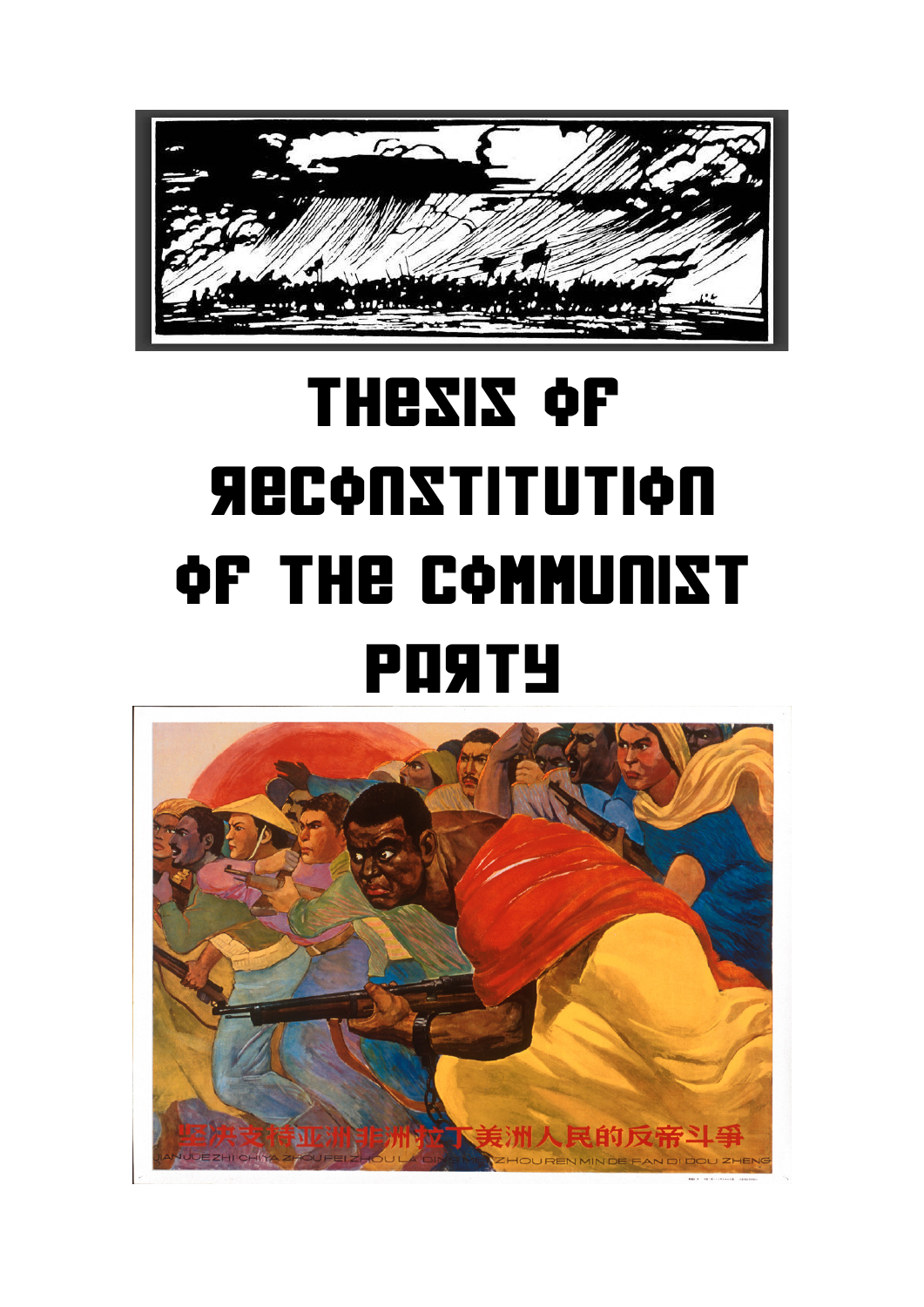## *The proletariat, revolutionary class*

Almost at the same time of the appearance of classes in the society, that division that implies that some men live thanks to the exploitation of other men, in the social conscience emerged the need of emancipation, the need of the suppression of that exploitation and the oppression it implied. Spartacus, in times of slavery, or Münzer, in feudal times, leaded movements whose target was the liberation of slaves and servants. Both movements symbolize the conscience of the emancipation of the oppressed in times previous to capitalism; both of them knew how to penetrate the antagonistic nature of the social relations present at that time and how to reduce to the maximum their irreconcilable character: the confrontation between possessors and dispossessed, between rich and poor, regardless of the forms that confrontation could show in each historic time.

But, at the same time in which the material conditions of the society permitted to open the men consciousness to the idea of emancipation, they also imposed a limit accordingly with the insufficient development of the productive forces. This limit was underlined not only by the mystic-religious language which was used to express that program of liberation (above all in the case of the majority of the antifeudal peasants' revolts), but mainly in the program itself, which did not give any other alternative to the slave than escaping, and to the servant no other than becoming the individual and private owner of the land he tilled (which, therefore, promoted the perpetuation of the classes).

Only when the capitalism arrives, the production mode that develops the productive forces at a never seen speed, the production begins to acquire a social character that involves all his components in the economy and begins to integrate them through economic ties of interdependence; a new exploited class arrives, which is legally free, which creates all the richness but possesses nothing, the proletariat; It is only then, when the objective conditions are created for the real emancipation of the entire mankind; it is only then, when its program of justice and freedom can be scientifically formulated.

Nor the slave, neither the servant are liberated from their misery by their permanent, and at some times heroic, struggle against their lord and owner. The problem of surpassing the old ways of exploitation is solved by the disintegration of the slavery regime together with the importation of new social relations in the antique world; in the case of feudalism, by the entrance of a new social class which had been developing in secondary spheres of the society (the bourgeoisie). The problem of the social exploitation is not directly solved by the class struggle between the producers, who carry on their shoulders the creation of richness, and the ones who expropriate it; it only solves the forms of the exploitation. Therefore, the history of mankind before the arrival of the proletariat is summarized by the simple change of exploitation forms, by the simple relief of some classes by others (both of exploiters and exploited), of some production modes by others in the society. And that is how it is expressed, from a politic point of view, the contradiction which is shared by all precapitalist socioeconomic formations; due to that contradiction, the suppression of their social relations of exploitation (of which the oppressed begin to be conscious) is not achieved by them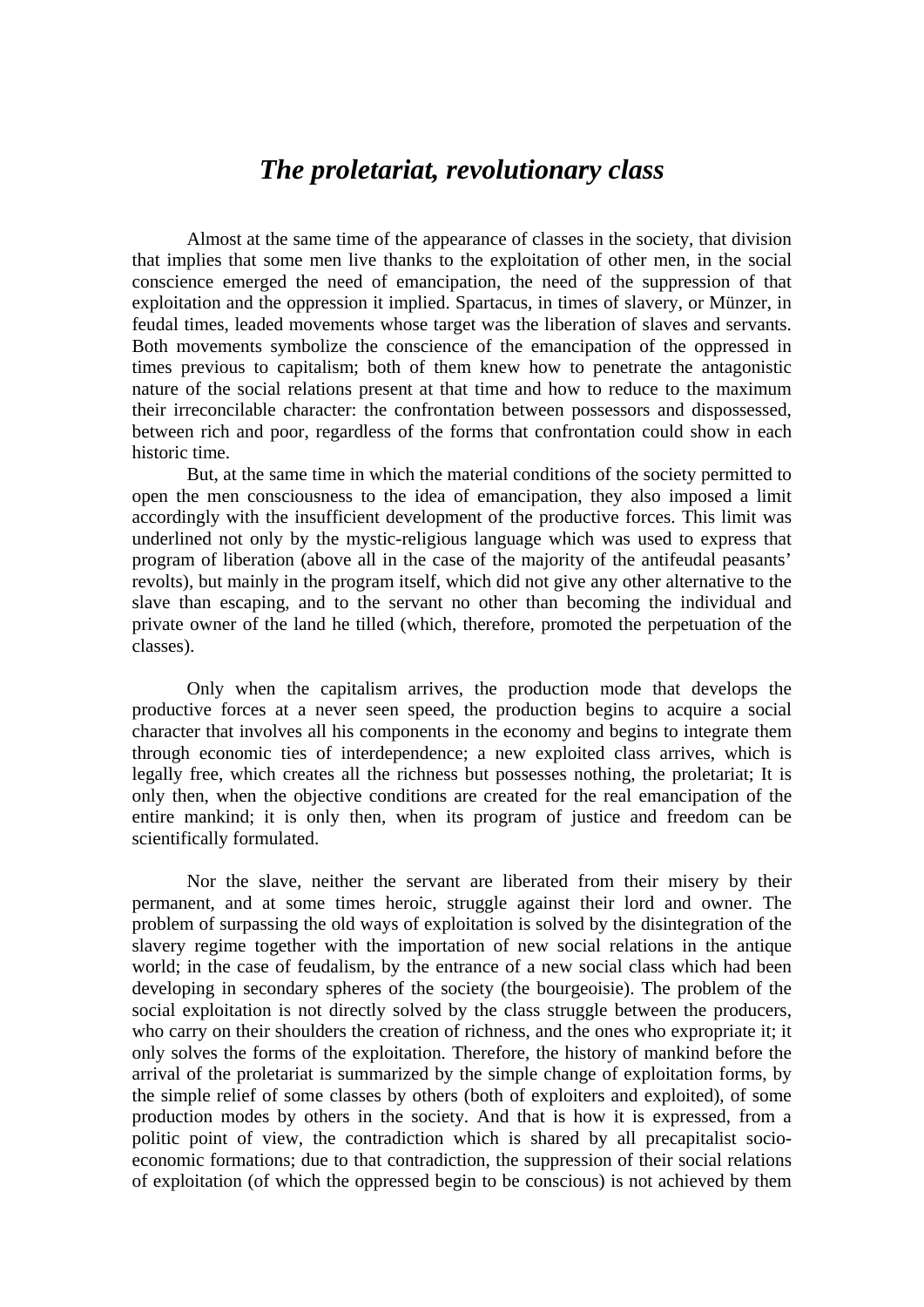or the class struggle, but by the arrival of other social forces different from the ones that constituted the central axis of those formations (the relation lord-slave or the one between the servant and the owner).

This contradiction, however, this separation made by the social development between the conscience of the exploited and his program of emancipation, by one side, and the tools and means to suppress that exploitation and fulfill the liberator program (basically the class struggle), by the other side, was surpassed when the feudalism let the capitalism enter, and the owner became a bourgeois and the servant a proletarian.

Actually, capitalism begins to remove, step by step, all the old ways of production, or begins to assimilate and take them under its command; doing so, it begins to convert all the producers in wage earners, or to subject them to the inflexible laws of the capitalist market. The general law of capitalist accumulation transforms progressively all the social relations in capitalist ones, and divide radically the producers in owners who monopolize the means of production -who are day by day fewer and stronger- and not-owner people, who only have their force of work. The capital socializes the production, divides to the maximum the steps needed to produce merchandise, and involves an increasing number of people in this process, displacing the direct and individual producer at the same time. The social division of work gets deeper at the same time as the organization of all the social production gets concentrated in fewer and fewer hands. The satisfaction of the personal needs stops being an individual question and becomes a social matter. The contradiction between the progressive socialization of the production and its private form of appropriation develops and gets acuter, impregnating all the spheres of the society. The problems related to the exploitation and oppression, characteristic of all class societies, acquire a new content, and at the same time demand a new solution.

The work carried out by the slaves sustained a parasitic society of nobles, who did not consider the work as an integrating part of their politic life. The liberation of the slave was the manumission (that is to say, becoming a parasite), the escape or the death by exhaustion. The servant paid the leisure time and the warrior raids of the feudal armed retinues for centuries, while the peasants fought to get rid of their menial condition and tried to emancipate as a class (becoming free owners of the land). But this emancipation was the one of a class which aspired to become an independent class. That did not mean the suppression of the classes. The capital surged from the peasant emancipation, and created the proletariat. The aim of this new class could only be guided by the emancipation of its own condition as a class -and, doing so, liberating the entire mankind from the class division-, and by the suppression of all classes and the suppression of all the opprobrium and misery they imply. The capital proletarizes the entire mankind, and at the same time, expropriates them from their means of life. The proletariat only needs to expropriate their expropriators in order to allow all men to be the owners of both themselves and their fate. For the first time in history, the special position of a class permits that the appropriation of their means of life may lead to the disappearance of the private property and the classes; doing so, the society will be organized not by the rule of necessity, but by the free association of their members, who stop depending from their means and product of their work to become their own sovereigns and full subjects of their lives.

But this task sets new requirements and problems related to the tools and the means which the proletariat may use to fulfill this historic mission. The first and most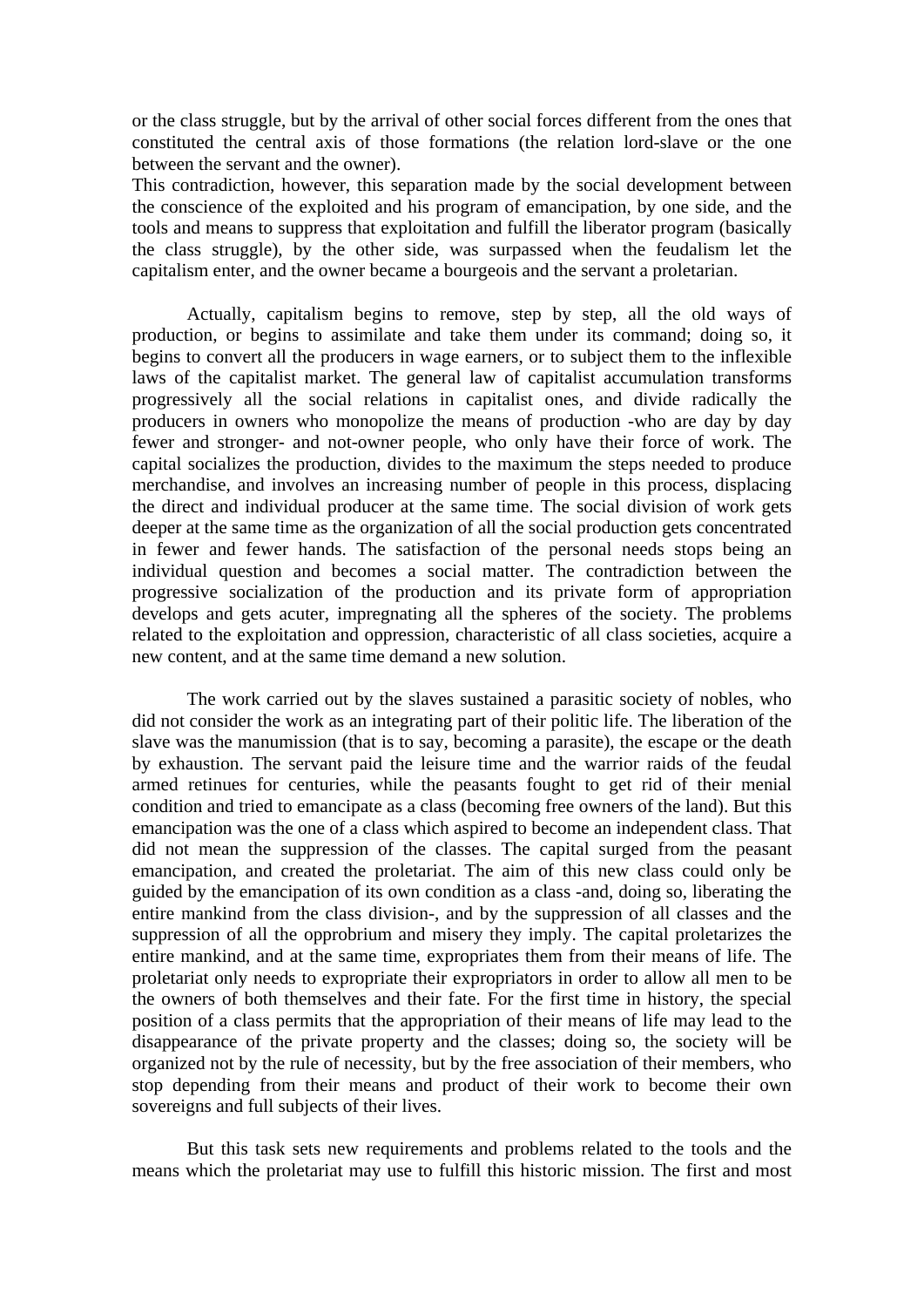important is the class struggle. The proletariat, unlike the rest of the exploited classes throughout the history, can set a positive correlation between the implementation of its class struggle and the program of auto-emancipation and emancipation of the mankind to free them from exploitation and oppression; that is to say, the proletariat can set a direct path from its struggle as a class and the destruction of all classes. In order to do so, however, it needs to destroy the politic power of the capital (political revolution), and establish its own to build a new society upon different bases (Communism). But before becoming a political force, the proletariat needs to become a political party.

One of the historic peculiarities of the proletariat class is that its condition as a class goes in parallel and simultaneously with its condition as a political party. The proletariat really does not appear as a class in history when the bourgeoisie begins to produce in a capitalist way and expropriate and convert the producers in wage earners; not even when the mass industrialization of the economy converts the vast majority of producers in wage earners; the working class emerges in history when those wage earners or their most advanced representatives become conscious that they constitute a separate class with their own interests, opposed to the ones of the rest of classes in the society. Then, they organize themselves as a class: they try to struggle for the same demands, try to unify those struggles, create their unitary organizations for the defense of their interests, etc. These struggles and this unitary will for the defense of their common interests is the motor of the workers' movement. In this sense, the proletariat is a class because, in their movement, become conscious of itself as a class, of its social and economic peculiarity; but it is not yet conscious of their historic role as a class. The proletariat, at this stage, sees what it is, but does not see yet what it has to be; it becomes conscious of its class, but it has not become yet conscious of itself as a revolutionary class.

The frame of the bourgeois society can really tolerate, without feeling subverted, the existence of the political organization of a part of the society. In fact, the bourgeoisie does not deny, nor can deny, the existence of social classes, nor the existence of different social interests, nor the political organization for the defense of these interests. And in fact, as Marx said, the emergence of the proletariat as a class from the centralization of their struggles in a national struggle, that is to say, in a class struggle, also means the birth of the proletariat as a political party, for "every class struggle is a political struggle". But the character of this political struggle corresponds to the character of the consciousness and organization of the class; it corresponds to the level of development related to its recent formation as a social class. In other words, it is related to the level of consciousness and organization as a class conscious "of itself", and not yet "for itself". That is why the political content of the programs and activities of the worker organizations, in this stage of development, is basically economic and claimer, reformist. This political content corresponds, from the point of view of the society in general, to the still ascending development of the capitalism; from the point of view of the proletariat class in particular, it corresponds to the period of quantitative accumulation (or "strength accumulation"), previous to the qualitative leap, in parallel with the entrance of the capitalism in its imperialist stage or its general crisis stage, which favors the Proletarian Revolution. In this period, the spontaneous consciousness and the economicist or tradeunionist organization of the old, reformist, worker party (social democrat) can no longer fulfill the necessities of the worker class: in this period, it is required the political organization of a new type of the proletariat.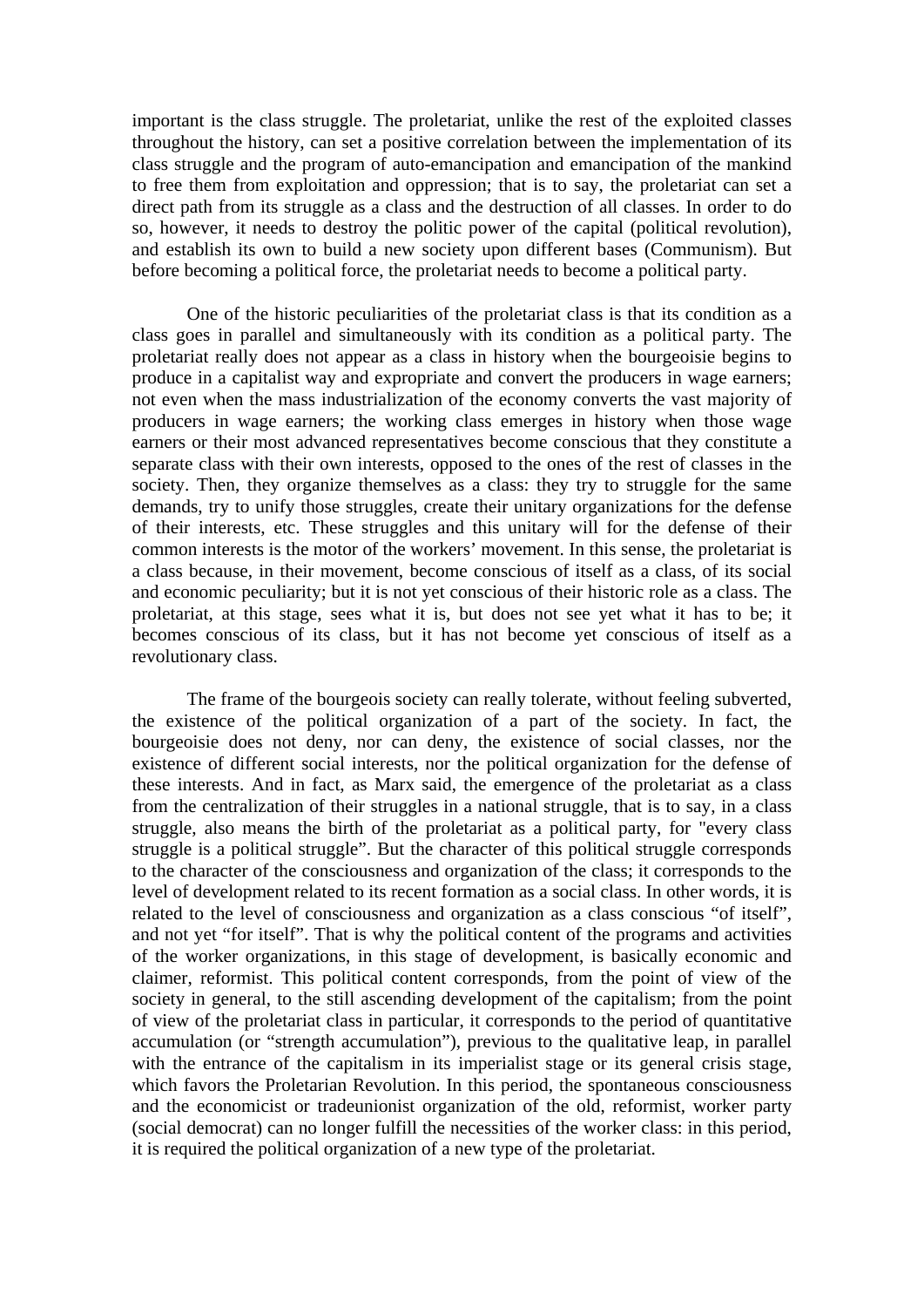This political organization of new type is the Communist Party (C.P.), which begins to emerge when the proletariat, mainly through their most advanced sector, obtains a revolutionary consciousness. In fact, the CP is the consequence of that historic step and, at the same time and once created, is also its cause: that is to say, the CP emerges because the class has begun to understand its revolutionary role, and surges as an instrument that the class gives to itself in order to assume and completely fulfill this role.*Vanguard and Class* 

 The revolutionary consciousness is the revolutionary ideology, the body of ideas that expresses its superior auto-consciousness as a class and expounds its program of targets to meet. The ideology of the proletariat is the Communism, being this the synthesis of the experience of its struggle as a class, along with the most advanced progresses of the universal wisdom. The Communism, as revolutionary ideology, was created by Marx and Engels and developed by Lenin and the ulterior experience of the construction of Socialism. All this theoretical knowledge must be taken to the worker class in order to make its movement or class struggle a revolutionary movement or struggle. The proletariat is the vanguard class of the modern society because history has entrusted it with an emancipatory mission that nobody could undertake until this moment. The proletariat needs, hence, a vanguard ideology, and that is what the Marxism-leninism is, because it is the only theory that is able to reveal the proletariat both the role it must play and assume and its scientific basis. The marxism-leninism, or scientific socialism, is, therefore, the ideology of the proletariat, the Communism, and not any of those radical theories of the petty bourgeoisie that compete with it (for example, the "libertarian communism") to deviate the proletariat from its revolutionary horizon. Because the real revolutionary theory can only refer to one class, to the only really revolutionary class. Those who poison the communism with false illusions, those who elude the knowledge of the social development and the duty to use these laws to impulse its progress and substitute it for false utopias, those who deny the main role of the proletariat in that progress, substituting it for vague spontaneist or reformist recipes, those are the first enemies of the communism, for they dissolve and eliminate what it is essential in it: its class nature.

 The communism as consciousness of the proletarian class is elaborated outside the class, outside its movement. The ideology of vanguard of the proletariat must be assimilated by the vanguard sector of the proletariat and then taken to the rest of the worker masses. Only this way, when the revolutionary consciousness is taken to the proletarian movement, this consciousness will be able to turn that movement into a revolutionary one.

 The CP is, therefore, the unity of the proletarian vanguard with the worker mass movement when this movement reaches a new state of consciousness, the one of the revolutionary ideology, the Communism. But the communist consciousness is not acquired by the proletariat with its spontaneous movement, the one that converted it in class, which helped it to acquire consciousness of its particular economic interests. This new state of consciousness can only be reached from outside of the spontaneous struggle that is undertaken as a class. This new consciousness can only be given by its vanguard, that sector of the class which has been able to assimilate the most advanced world conception, the world conception which is able to comprise all the achievements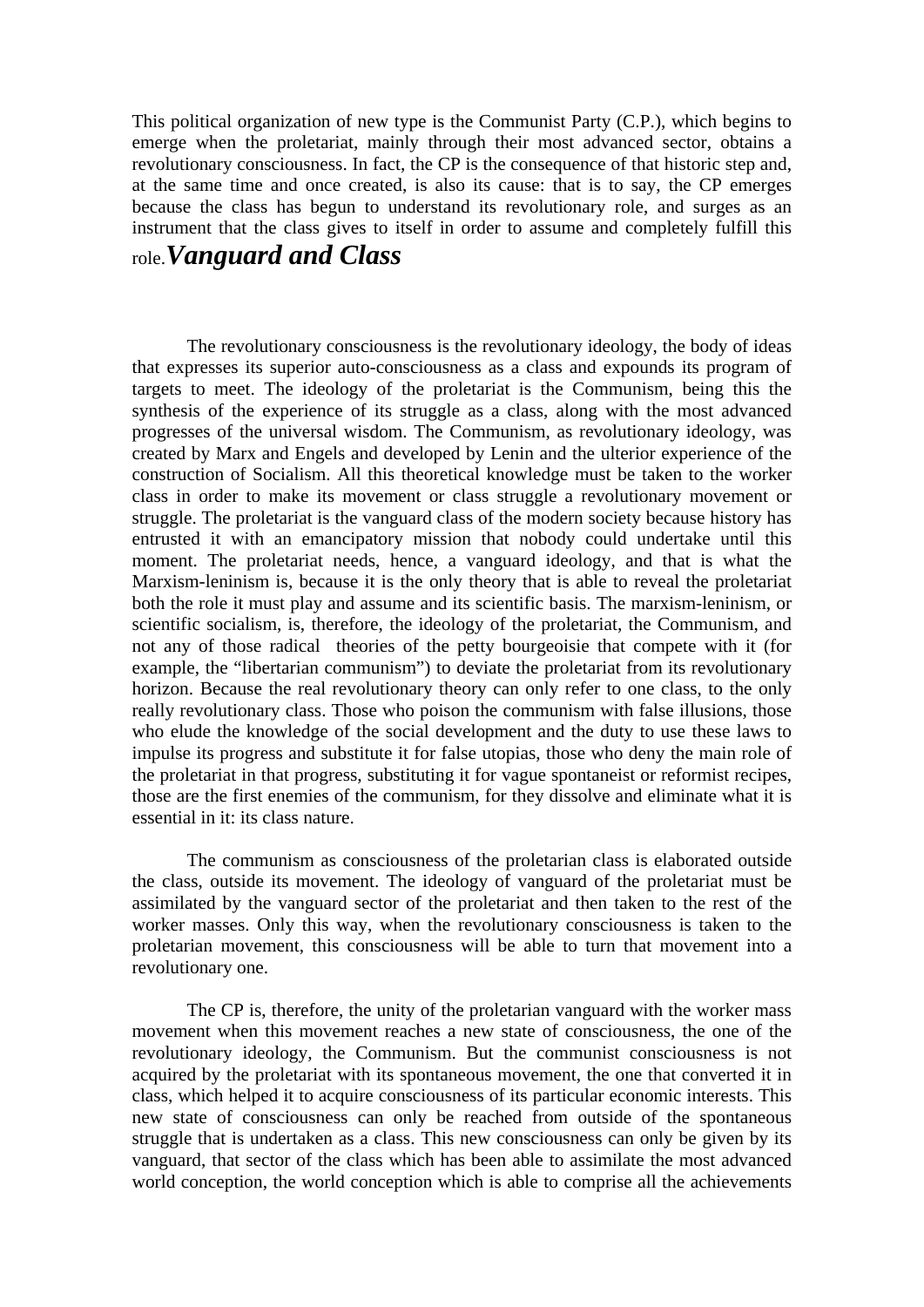of the human thought and knowledge. With its spontaneous movement, the worker class can not surpass the frame of the bourgeois ideology; it can only achieve the qualitative leap towards the communist ideology through its vanguard.

 But, in order to do so, the first step for the vanguard is to become part of the class. Because of the intellectual characteristics of the communist theory, which is based upon deep scientific knowledge, the medium worker, due to his disadvantaged material situation in the capitalist society, finds himself nearly disabled to acquire, by his own means, this knowledge, or even the chance to deeply understand the general vision of the communist ideology. This peculiarity makes obvious that, in most cases, those who are in conditions of acquiring this knowledge and understanding the communism belong to other classes. One of the greatest achievements of the struggle of the worker class was the one of forcing the bourgeoisie to allow the general education for the proletariat's children, which reaches an important formation level (middle education); this allowed the future proletarian to acquire wider, more general knowledge, and in turn, they could be in a better position to understand Communism. At the present, however, the bourgeoisie is gaining terrain in this field, through the reform of the educational legislation, which makes the education each time more technical, specialized and partial, and taking away from educational programs the integrated visions of the reality, above all Marxism.

 Anyway, the knowledge of the communist ideology requires an intellectual activity somewhat permanent, whatever the origin of the person, which, in a classist society with a deep division of labour, makes inevitable that the question about the contradiction between manual and intellectual work may be posed. Taking into account that the intellectual job is practically monopolized by the dominant class, the bourgeoisie, this contradiction is posed, objectively, as a contradiction between two classes.

 For this reason, the revolutionary intellectual, worker or not, must be part of the class in order to become its vanguard. Proclaiming oneself revolutionary, showing one's solidarity with the exploited and oppressed, and giving them a program of emancipation is not enough; the will to emancipate the proletarian class does not suffice. History has posed many examples, all of them failed, about this method of class liberation. The utopian socialism is the most remarkable of all of them. The definitive difference between the utopian and scientific socialism, i.e. Marxism, is that Marxism understood that class emancipation can not come from outside, but it must be the result of the autoemancipation of the proletariat itself. And that can only be possible if those who give the worker class the ideology able to open the doors for its liberation are members of that class, whatever their social origin. Only this way will they be able to be the proletariat vanguard **-**and, therefore, part of this class-; only this way will they be able to act as real revolutionaries and not as well-intended reformers.

 The vanguard turns into part of the class when it approaches to it and melts with it in the CP. This way, the antagonistic contradictions of classist nature are overcome: at first between the vanguard and the class, and afterwards inside the Party. The differentiations and divisions of labour inside the Party due to either the necessary centralization of the political leadership or the specialization of the work, adopt, this way, an exclusively functional character, in no way hierarchical or social.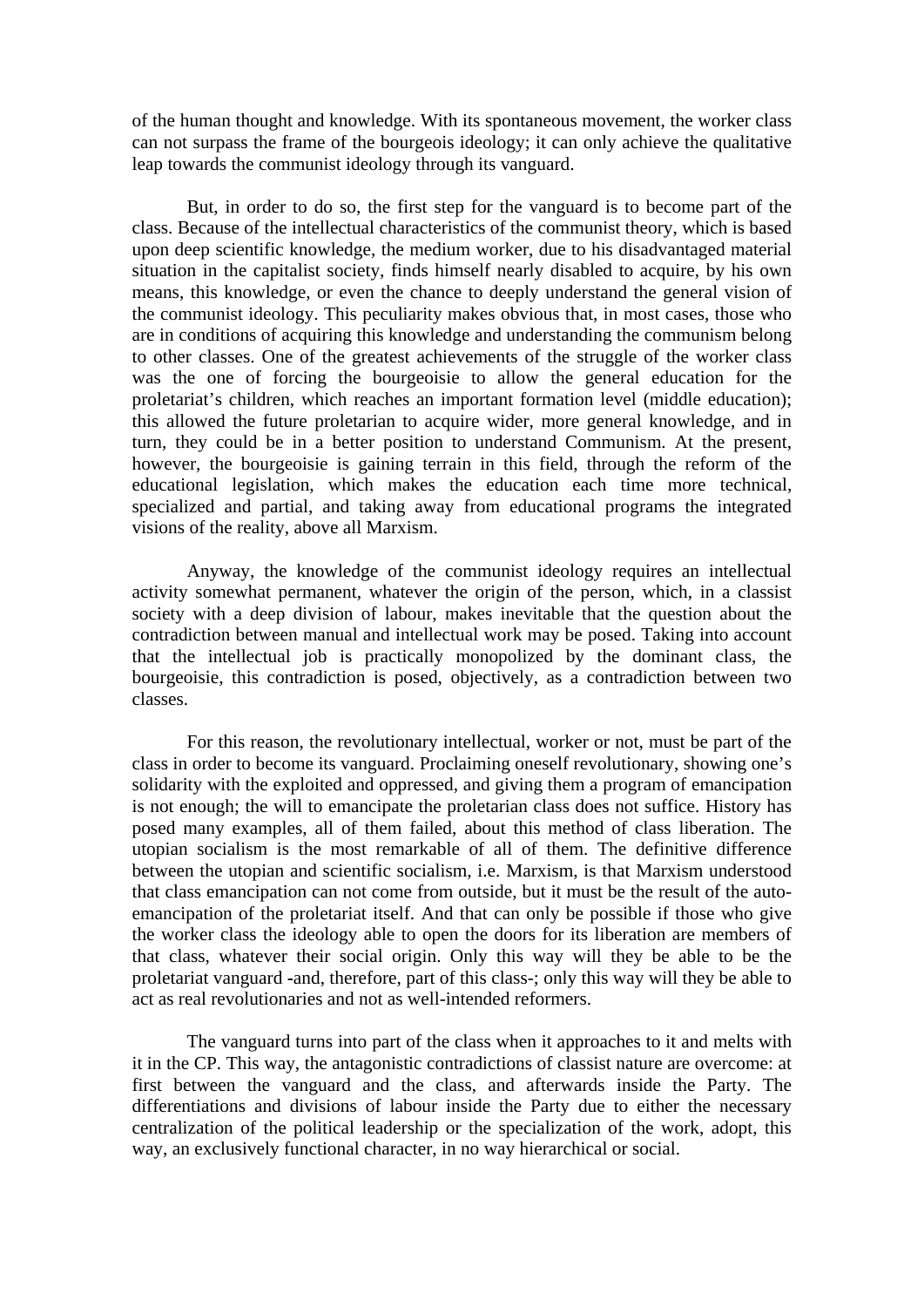In summary, the first challenges which are to be faced by the most politically advanced elements of the modern society, its revolutionary elements, are the ones of studying, formulating and assimilating the theory of vanguard in all its developments; they must manage to make this theory part of the proletarian class movement.

These challenges are summarized with one only task: the constitution of the CP.

## *Party and class*

 The integration of the vanguard in the class is politically expressed as the Communist Party, and historically as the class movement towards the politic position of the vanguard, the political position of Communism.

 The C.P. does not emerge, then, from the masses or the spontaneous movement of the proletarian masses, but it does, necessarily, from the proletarian class. A conceptual distinction must be made between the ideas of masses and class. The masses are part of the class, but they are not all of it. The vanguard is one of its essential components. The C.P. emerges when the vanguard, which bears the vanguard ideology, integrates with the Class and unites with the mass movement. That is why we say that this party is product of the proletarian class, but not of its spontaneous movement of the masses. That is why we say that there is no Communist Party without this synthesis between vanguard and masses inside the Class, although the vanguard can previously be present -as it happens nowadays, which can be confirmed from the great number of marxist-leninist circles today organized, product of the disintegration of the revisionism- disconnected from the worker movement, and, therefore, without being an organic part of the class. In fact, this situation is a necessary stage, prior to the creation of the C.P.: it is the stage in which the Party is reconstituted, and it is characterized by the vanguard trying to be an integrant part of the class, which can only be accomplished by constituting the C.P.

 The proletariat is a unity between conscience and movement. As stated before, in its appearance stage, the proletariat was not yet a class. Those were the times of the disintegration of feudalism, of the peak of commercial capital and the incipient manufacture. The proletarians exist separated, they are a subproduct of the dissolution of the feudal relationships, and they tend constantly to go back to the old forms of familiar or guild production. But when the capitalism appropriates more and more the productive spheres of the economy and begins to domain all the social production and, moreover, when the capital introduces machines in the production, the trend towards the proletarization of the producers becomes dominant, and the resistance of the wageearning people, more or less organized, begins. At the beginning, this struggle is local or individual, but it spreads and organizes at a national scale. The proletarians begin to become conscious that they are a class with special interests and that they are opposed to another class, the one of the employers. The clash becomes more and more a confrontation between classes and, more and more, this clash adopts political dimensions. In this stage of the movement, the proletariat constitutes and organizes politically as a class (trade unions, worker parties). This grade of development of the movement corresponds to certain type of organization and political conscience. The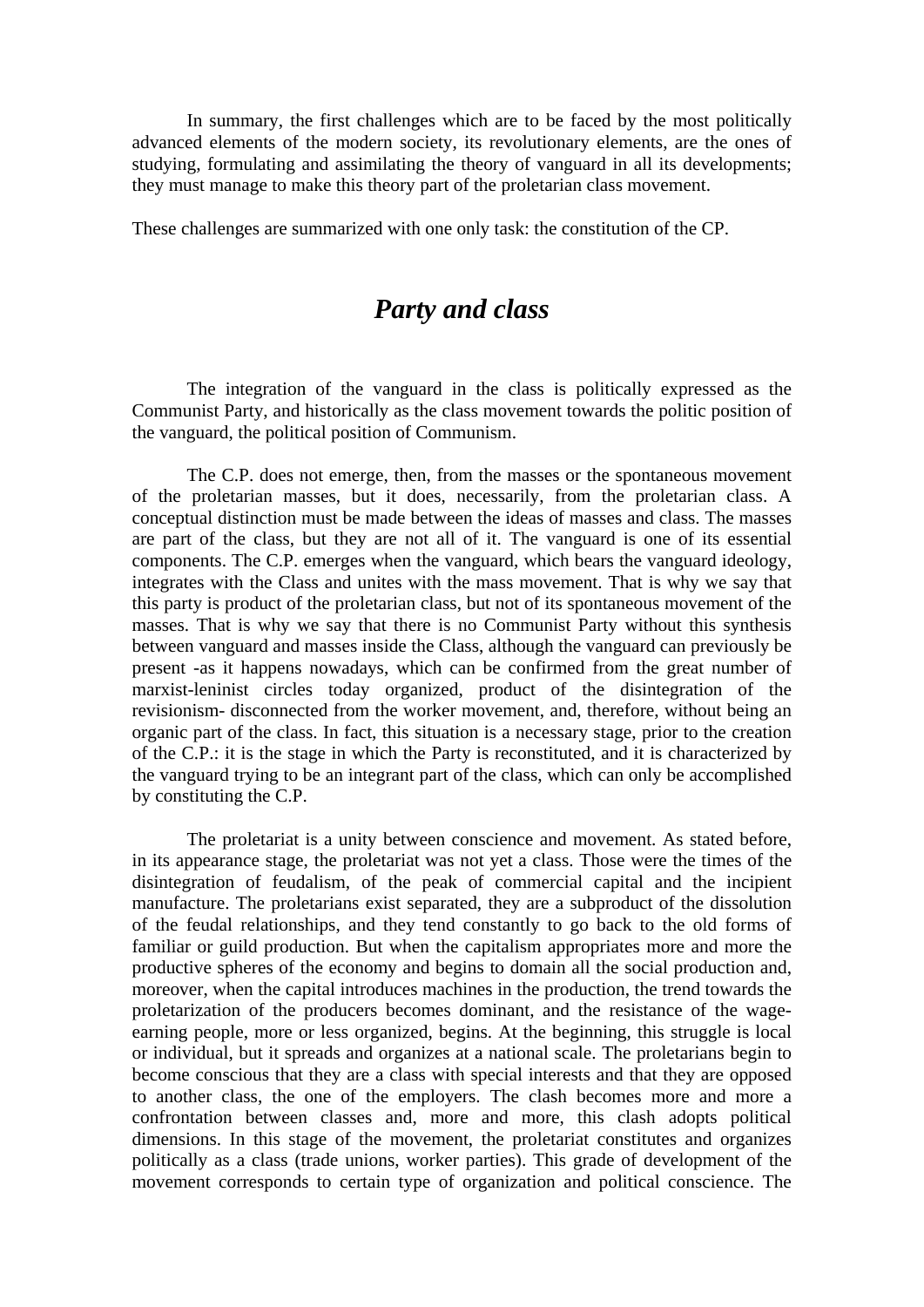proletariat is at that moment a fully configured class, and their actions obey to a determined independent political conscience. It acts, therefore, as a political party. However, this conscience and this political organization point out that the proletarian movement is still within the bourgeois frame, as they still presuppose the capitalist social relationships as unquestionable; the movement of the proletariat based on the "class against class" struggle is still limited to the reproduction of the conditions of this struggle, with no other exit but its infinite development. Because of that, the political struggle of the proletarian class focuses only on acquiring advantages for this struggle, focuses on reforms and makes use of strikes or the parliamentary legality in order to obtain or endorse these reforms. The proletarian movement can only give a new qualitative leap and obtain a new course, in tune with the possibilities of its political action and its historical goal, when the revolutionary conscience becomes part of its movement and adds new and real political targets, and when this crystallizes in a new type of political organization of the worker class; in short, when the proletarian movement directs towards the Communism, when the worker class that acts as a bourgeois political party tends to turn into a communist political organization, when the class, as a political movement of resistance, turns into a revolutionary movement, at first in an incipient way (CP), then in a way that comprises the whole Class (communist society).

 In its class struggle against the bourgeoisie, the proletariat strives constantly to get this new type of organization, which goes together with the gradual awareness of its revolutionary role. In this struggle, the permanence of the reformist organization type expresses that, in the first place, the process of conscious elevation of the masses towards the place of the communist vanguard is necessarily gradual; it is not achieved instantly, through an unique political act for the whole class (the constitution of the CP, for instance) but through several historical events (the constitution of the CP, plus the revolutionary conquest of power, plus the fulfillment of the tasks of the dictatorship of the proletariat). In the second place, it expresses that the bourgeoisie, with the support to these organizations, tries to contain and break the transformation and the change of both the conscience and the organization of the workers from its reformist stage to the revolutionary one. This means that the old worker organization turns, objectively, into its opposite, for it stops defending the strategic interests of the worker class and begins defending the ones of the bourgeoisie, carrying out the historical betrayal of the social democracy to the proletariat through its revisionist and political leaderships. Because of this, and regardless of the tactical manoeuvres which every revolutionary process may demand in particular circumstances, the social democracy and the revisionism have turned into the main enemy of the revolution, both in its first stage or the constitution of the CP, because they try to distort the vanguard ideology and to make difficult the demarcation of fields with the bourgeois ideology, and in the stage in which the masses have to be won and the power has to be conquered, because they represent the link with the bourgeoisie within the worker class, and because they try to neutralize the transformation and the revolutionary organization of the masses.

 While the conversion of the proletariat into class and worker party takes place through the "class against class" dialectics or struggle, through the struggle against the bourgeoisie for the defense of the proletariat´s immediate demands, the conversion of the proletariat into a revolutionary class and CP takes place through the dialectics between the vanguard and the masses within the class; for the vanguard is the one who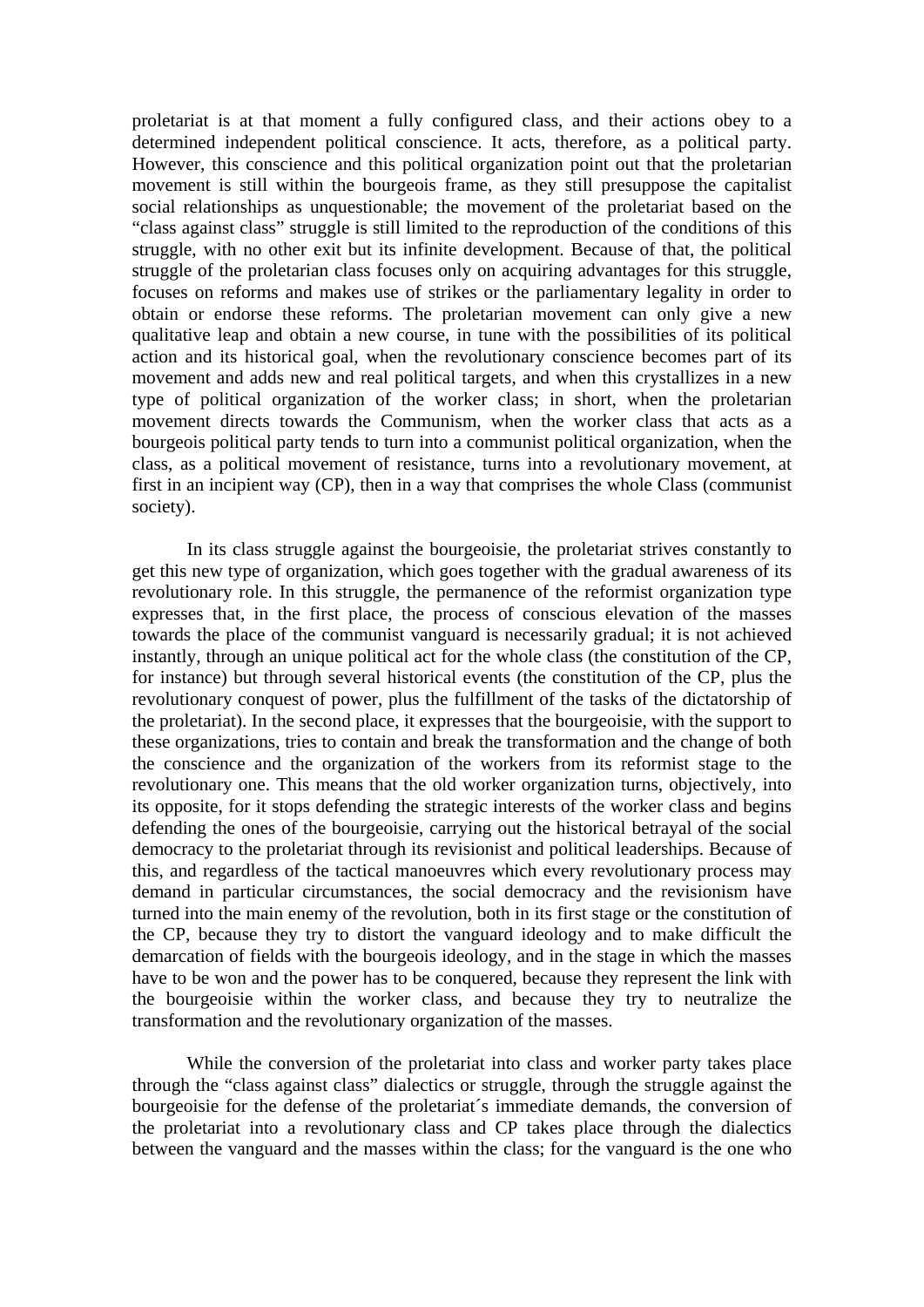transforms and the only one who is able to turn the general class struggle of the proletariat into revolutionary conscience and organization.

 In other words, if the motor of the proletarian movement in its stage of formation as a class was the direct confrontation with the other class (the bourgeoisie), which allows the delimitation of the social or political fields between both classes and the unity of the proletariat as an economic subject, in the stage of transformation of the worker movement into a revolutionary movement (Proletarian movement), the reciprocal action between the vanguard –already integrated in the class- and the masses of the proletariat becomes the motor; in summary, the CP becomes the motor of the elevation of the Class towards the Communism.

 The CP is not something placed apart from the class, and it is not something given to the class from outside of it, or something that directs to the class from outside of it. The CP is the relation that exists between the vanguard and the masses of the class in the Revolution, a relation that finds a unity and a different organic crystallization in each one of the stages of the Revolution. The concepts of class and party can not be understood in separate ways, with a relation of exclusion, in a metaphysic way, but as two aspects of a dialectical unity, two aspects of a concrete historical entity, the proletariat. Its historical role takes part with the movement of that dialectical unity: First, when, in the historical phase of the preparation of the revolution –until the end of the  $19<sup>th</sup>$  century-, the proletariat becomes a class, and, therefore, this organic condition becomes the main aspect, for we are dealing with its organization as a social unity, while the political aspect plays a secondary role; that is so because worker parties are only parties which brings together the class and defends its economic and social identity as the mentioned class. Second, when in the era of the Revolution –until the Communism- the proletariat must turn itself in CP, which implies that this elevation to this new political condition is the main thing, for it must accomplish its historical mission of eliminating the class society; doing so, and once achieved the communism, the proletariat overcomes its social and economic condition of class and the contradiction Party-Class, which defines the proletariat, disappears in a new synthesis.

 In the era of the Proletarian Revolution, the movement of the class towards its party is expressed through the contradiction between the vanguard and the masses of the class. It is not then a matter of consolidating in a quantitative way the proletariat as a particular class, nor of defending its moral identity as an independent political class, that is to say, of politically and socially defining and separating itself from the bourgeoisie; the matter is about overcoming, precisely, the conditions that determine the proletariat as a political class. This transformation of the tasks of the proletariat explains why its vanguard organization is not, and can not be, a mass organization, whose vocation would be the one of comprising the whole class, as it happens with the reformist party or tradeunion, because it would mean that the organization would rest lethargic at the economic or tradeunionist level in its political development; the vanguard organization must have the vocation of elevating and taking the class towards the Communism. The organization which takes the responsibility of fulfilling the task of elevation of the proletariat till this new state of civilization must be a organization which has a qualitatively superior ideology, a vanguard ideology (the Communism), because it is about going beyond the material determination as a class; it is about, in some way, denying the present empiric condition of exploited social class, in order to transform oneself and emancipate in the Communism, transforming and emancipating, at the same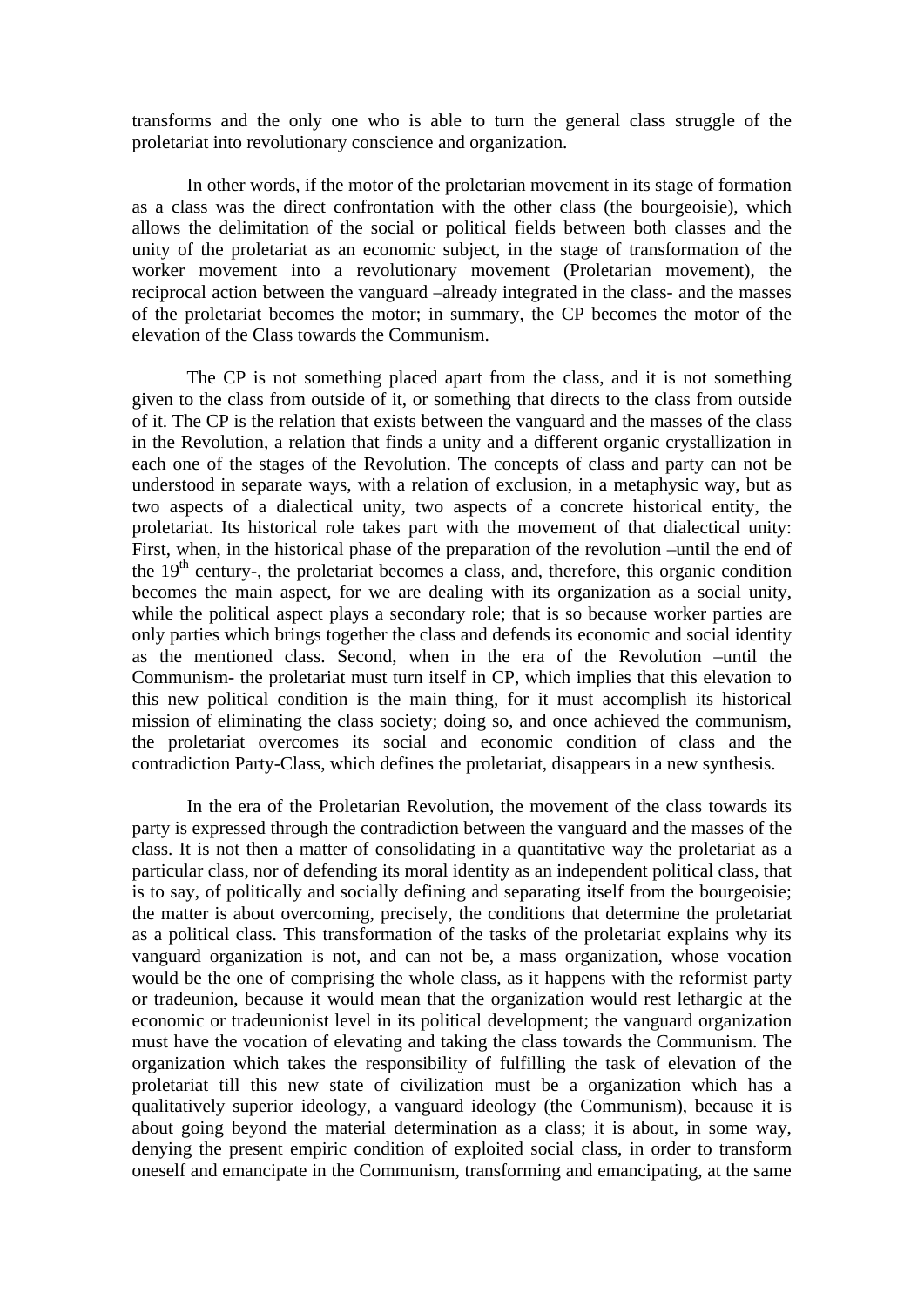time, the whole humanity and elevating it towards a new state of civilization. Those who proclaim they are communist, and, at the same time, are against the leninism, adducing that, in the present society, in the capitalism, there is a "socio-cultural barrier" that can not be exceeded, are renouncing to what essentially defines the Communism as ideology, are exercising the most shameless electioneering opportunism, are showing the most evident and recalcitrant anti-communism.

 Because of that, the ideology is the main characteristic which defines the new vanguard organization, because that thinking is what promotes the proletarian movement and what projects its being towards a revolutionary horizon; it is what opens up the proletariat´s conscience and removes the postration of its economic determination as a class which produces added value and other people´s richness. Because of that, the proletarian vanguard must approach to the rest of the class from the ideology: this is its first step and its premise as vanguard, and this is the first step and the first premise of the movement of the proletarian class towards its Party, of the revolutionary movement of the proletariat.

 The Party is the revolutionary movement of the class "for itself" The class which transforms itself from exploited class to emancipated humanity is the Party as the expression of the movement of the class in that transformation. This has different solutions, depending on the current stage of the movement. When, in a first moment, a part of the society obtains the communist conscience, but invests the majority of its efforts in adopting it completely and in organizing the way to take it to the worker class, there is not Party yet, and, in consequence, nor the revolutionary movement, because it is about the ideological vanguard becoming part of the class. Let us say at this point that, in order to become part of the modern revolutionary class, sharing its material situation and its position in the productive process is not a demanding requirement; one can be part of the class by sharing its ideology – which is, in the essential, revolutionary-. This is the first trail which must be traveled by the (ideological) vanguard in order to be part of the class, and, therefore, to fulfill its (revolutionary) vanguard role. As long as this task is not finished, there will not be a real, practical vanguard, there is no revolutionary orientation for the class, nor, therefore, movement towards the Communism, nor CP.

 In a second moment, when the vanguard has adopted the ideology and has come into contact with the masses of the class, having created an incipient movement towards that thinking, the conditions for the existence of the CP as a specific political organization are fulfilled, for the class, once having integrated the vanguard in its bosom, can begin to turn its spontaneous movement into a conscious (revolutionary) movement towards the ideological and political position of the thinking and the program of that Party, the Communism. In that moment and in that sense, the CP is born as the **vanguard organization plus the movement of the masses towards it.**

 After that, that movement must extend to the whole masses of the class, and the vanguard must use each and every political instrument that the development of that process may demand and allow: mass organizations to strengthen the revolutionary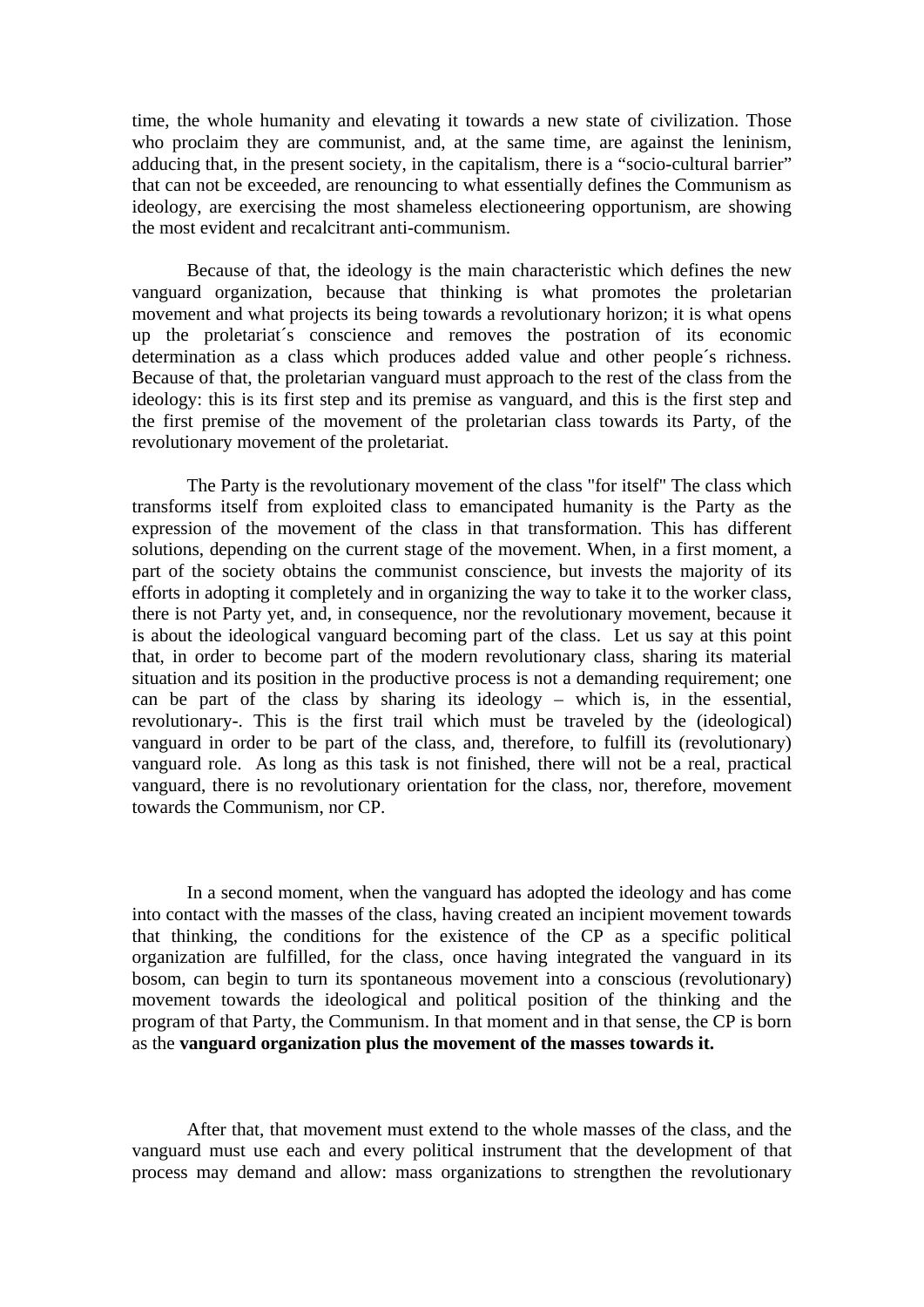movement and the political position of the vanguard, i.e. strengthen the CP; Proletariat Dictatorship, in order to sweep every obstacle that the old society may oppose to the extension of the movement; construction of the new social relationships, in order accelerate the elevation of the class towards the Communism, etc.

## *Party and vanguard*

 Until now, we have seen the historic premises for the organic construction of the revolutionary party of the proletariat. First of all, the proletariat, as a class, must exist previously and have an independent political activity, i.e. acting as a party. Second, on this base, the revolutionary ideology must be applied by the vanguard, which is vanguard because it owns the vanguard ideology and, in second place, because it tends to become an integral part of the class in order to become its real vanguard. Third, when the vanguard has finally become part of the class, transforming itself in CP, the movement of the proletariat undergoes a qualitative leap, which consists in becoming a revolutionary movement. This movement is defined because the class wants to elevate to reach the communist program and thinking of its Party, in order to fulfill its mission as a revolutionary class.

 But these are historical premises, because they are conquests already achieved by the international proletariat, which it still relatively conserves. In fact, the main meaning of these conquests is that the revolutionary movement of the proletariat is underway; not in the political field, for we face a period of stagnation and withdrawal, but in its historical sense. October inaugurated the revolutionary movement of the class, that is, its elevation process towards the Communism. Now it is about defining the political premises to make this movement to gain new pulse.

 From the historical point of view, we can define the CP in its unity with the Class, because its revolutionary vanguard stamps a conscious character to its movement towards the Communism, i.e. as a dialectical unity in which the class, already formed as a class, is turning into the CP. But, from the political point of view, this is not enough. Certainly, the historical point of view only tells us that the struggle between those two rivals, between the CP and the Class, is expressed as a revolutionary movement, which makes this definition of the CP too lax and ambiguous, for it does not make clear what is the CP itself in a given moment of that revolutionary process, and what it is not. In other words, it does not solve the main political question of the Party in terms of its Reconstitution, that is, the question of its organization.

 Because, if at a historical level, the dialectics between the Party and the Class is shown by the revolutionary movement of elevation towards the Communism, at the concrete political level the revolutionary movement is expressed through the dialectics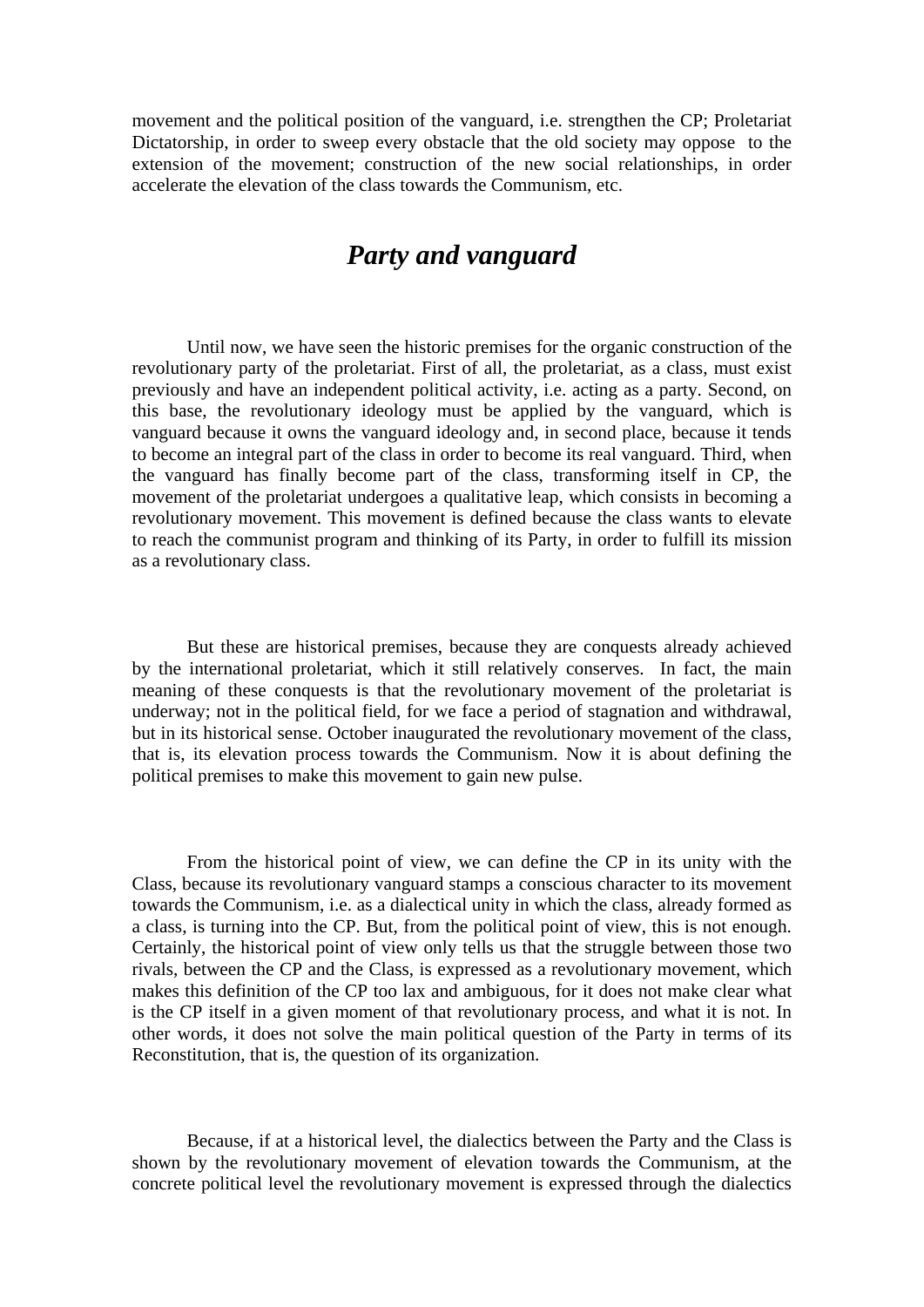between the vanguard and the masses of the class. As mentioned above, the CP, understood as a specific political organization, is, at the same time, attribute and subject of that movement. it is created by the movement, and, once created, the Party reproduces it at an each time wider scale. Therefore, the CP, as a political organization, must be conceived as the *relation between the vanguard and the masses.* The CP, conceived this way, is a social relationship, within the Class, between its masses and its vanguard, and this social relation crystallizes in a political organization, not in an absolute form, but depending on the moment in which the development of that dialectic relation takes place.

 The CP is not only the vanguard, nor even the organized vanguard, though the criteria for that organization may be oriented by the Marxism-leninism. Conceive that way the Party organization implies dogmatism, because, from that approach, only one aspect of that "social relation" is considered, the vanguard, apart from the other inherent element of the class, the masses. That means understanding the CP separated from the Class, and the Class from an exclusively economic conception, without political content, not as the unity of both movement and conscience; therefore, the idea of the Class acting as a political party is denied. Not only the idea of the class acting "for itself" is denied, but also the idea of the class having conscience "as itself", and in consequence, also the idea of the proletariat being a socially mature class and politically independent – i.e. with an own program, with a specific, revolutionary, historical mission as a class -.

 The CP defined as the relation between the vanguard and the masses is a much more concrete formulation than the one which describes it as the revolutionary movement of the Class towards the Communism, but this definition is not yet complete. Until here, it takes into account its dialectical elements, its two "opposites", and set a general link between them, a "social relation"; but it does not specify anything yet about the concrete character of that relation, about this relation as a "unity of opposites"; it does not tell us anything yet about the intern link required for that relation to be verified as a dialectical unity. Until here we have the vanguard on one side, which tries to integrates in the Class, which is still vanguard only because of the vanguard ideology, and which is not yet a political vanguard, because it does not form an organic unity with the Class, because it is not CP yet; on the other side, we have the masses, whose movement attempts to overcome the limit imposed by its economic determination, the limit of its spontaneous conscience, in order to reach the auto-conscience of its historical mission, but it does not achieve it because the revolutionary ideology does not form an organic unity with its movement. These two elements find their unity when the vanguard is really part of the class, when the vanguard unites with the masses and manages to organize the revolutionary movement, when the vanguard stops being only an organized group around the ideology and manages to translate this ideology in politics for the masses and in organization for the revolutionary masses. The CP arises, then, as the unity between the organized vanguard and its masses, as the link of the vanguard with the masses, as the vanguard and its means of transmission with the masses; in summary, as *the vanguard plus its masses policy*. The vanguard's mass line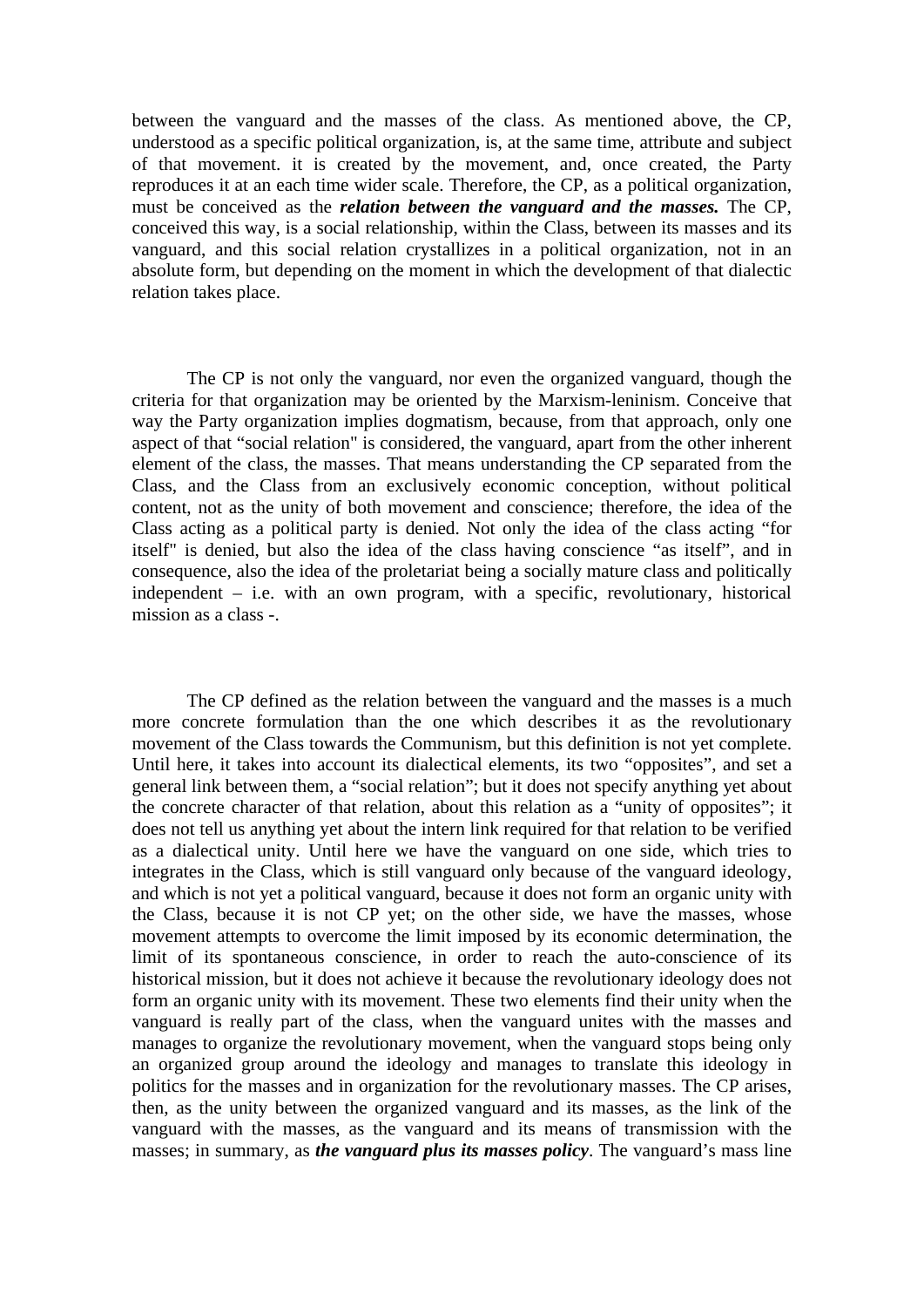is, in short, the unity element which configures the CP on the constitutive elements of the Class: vanguard and masses.

 In the history of the International Communist Movement there has been a lot of dogmatism in this point related to the definition of the CP. Most of the time, the organization of the vanguard has been considered the organization of the Party; the vanguard has been seen as the only element of the CP, but it is only one of them. This has meant that, in the long term, the vanguard has gradually divorced from the masses, and the Party, understood only as organization, was wasted away, and a heavy bureaucratic-administrative machine remained as the residue of its previous existence, as the dry skeleton of a in times alive and healthy body; that is what we can observe in the so-called "former communist" parties in East Europe, organizations which are not what they say they are, organizations which defend the interests of the enemies of the ones they say to defend.

 Obviously, that dogmatism, which is still today alive in those who state they are Marxist-leninist and say they have broken relations with the revisionism, has a certain explanation and a certain historical logic. Most of the communist parties were created thanks to the revolutionary offensive that the international proletariat began with the October Revolution, and their foundation was sponsored by the CI through unique constituent acts, in which the required processes for the fulfilling of the objective requisites for the existence of the Party were considered obvious or synthesized. That was correct taking into account that it was necessary in order to continue and strengthen the offensive of the World Proletarian Revolution, which was at its very peak. But, once it slowed down, the consequences of the deficient fulfilling of those requisites at the national level were ascertained. First of all, because the communist parties fell in opportunism with a surprising easiness when they had to face the conquest of power; and, secondly, once these communist parties were definitely liquidated by the opportunism, the first model of constitution was, with the same surprising easiness, reproduced in the minds of the vanguard elements who want to recover the Party; that happened because this model has not been tackled in a critical way, nor have they attempted to understand its real political background.

 This is clearly shown when we relate the creation of the Party in the Revolution. From the leninist point of view, the Revolution is a process with successive stages: 1º, constitute the CP;  $2^\circ$ , attract the masses to conquest the power;  $3^\circ$ , conquest the power and found the Dictatorship of the Proletariat to create the social relations which may open the way to Communism. Another essential principle of Marxism-leninism is that "the masses make history", and, in consequence, they must be the protagonists of the Revolution in all the stages.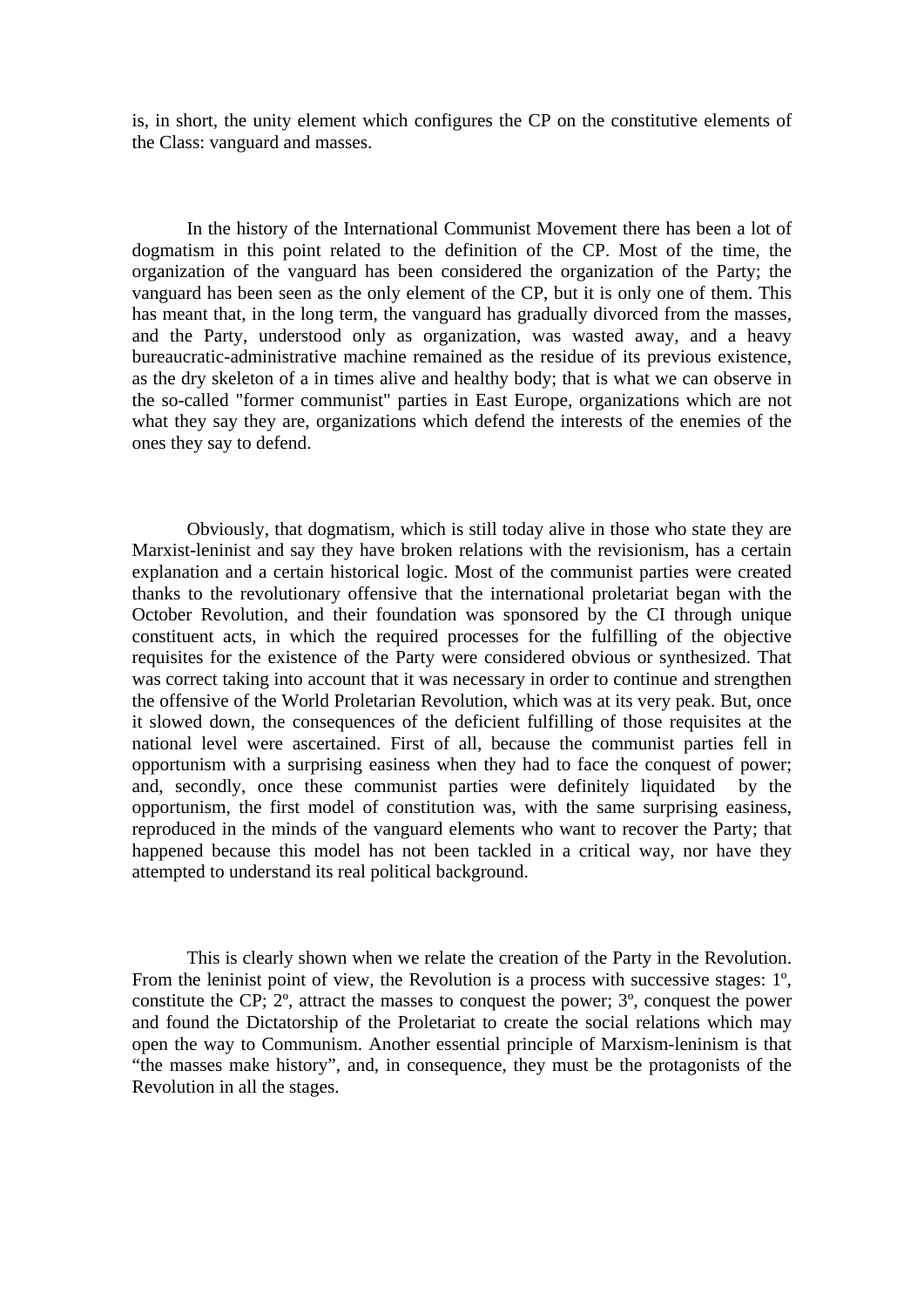What happens with the dogmatic vision of the Party? As it tries to fulfill with the first stage of the Revolution through a political act of organization, because it conceives the CP only as a vanguard organization, it wants, once this political act is considered done and fulfilled, to deal immediately with the second stage, the one of preparing the big masses to conquest the power, or even the one of taking the power in a straight way. This vision of the Revolution has two fundamental mistakes:

 First. The tasks of the first two stages of the Revolution are confused, and, therefore, the two stages are understood as only one, when in fact, the Reconstitution demands the fulfilling of political tasks which are very different from the ones of preparing the masses to take the power. The political essence of the first stage of the Revolution consists in "attract the vanguard" towards the Communism, unlike the second, when the masses must be "attracted" to the Communism. But formalize that conquest through a constituent act, through the unification of the vanguard in an organization, means to presuppose the ideology as assumed, means to believe that the vanguard is already won for the Communism, and, therefore, it means to deny the necessity of the first stage of the Revolution. Then, if it is not necessary a period in which the ideology conquests the vanguard, because it pre-exists as revolutionary vanguard (with the communist ideology), the liquidation of the communist movement is only seen as the organizational dispersion of its members, not as the liquidation of the ideological and political ideology of the communist parties; and because the real revolutionary ideology survives in the minds of the dispersed communists, the CP can be reconstituted through a new constituent act. The ideology, then, stops being the agent element of the Reconstitution of the CP and allows the entrance to the voluntarism of those wise people, trustees of the revolutionary truth.

 Second. From the previous we can deduce that, if the vanguard, understood as the group of individuals who auto proclaim themselves as Marxist-leninist, can reconstitute the CP through its organization simply as a political party, the solution of the problem of the integration of the vanguard in the class is set apart, and, therefore, also the question of its link with the masses of the class, the question of the vanguard's mass line with the rest of the class. The vanguard –the CP understood as the unity of the vanguard or exclusively as the organization of the vanguard-, then, applies and can only apply a conspiring political line, and not a mass line. It is a conspiring political line in the sense of acting from outside the class. And if the vanguard acts this way in the first stage, if it does not take the masses into account in any way, we have no reasons to think that it will do the contrary in the second stage, which undoubtedly will end in parliamentarism or terrorism. The application of a conspiring line instead of a mass line in order to fulfill the tasks and the stages of the Revolution can begin honestly with conspiring in favor of the class, but in the long term it will end, undoubtedly, in conspiring against the class.

## *Vanguard and masses*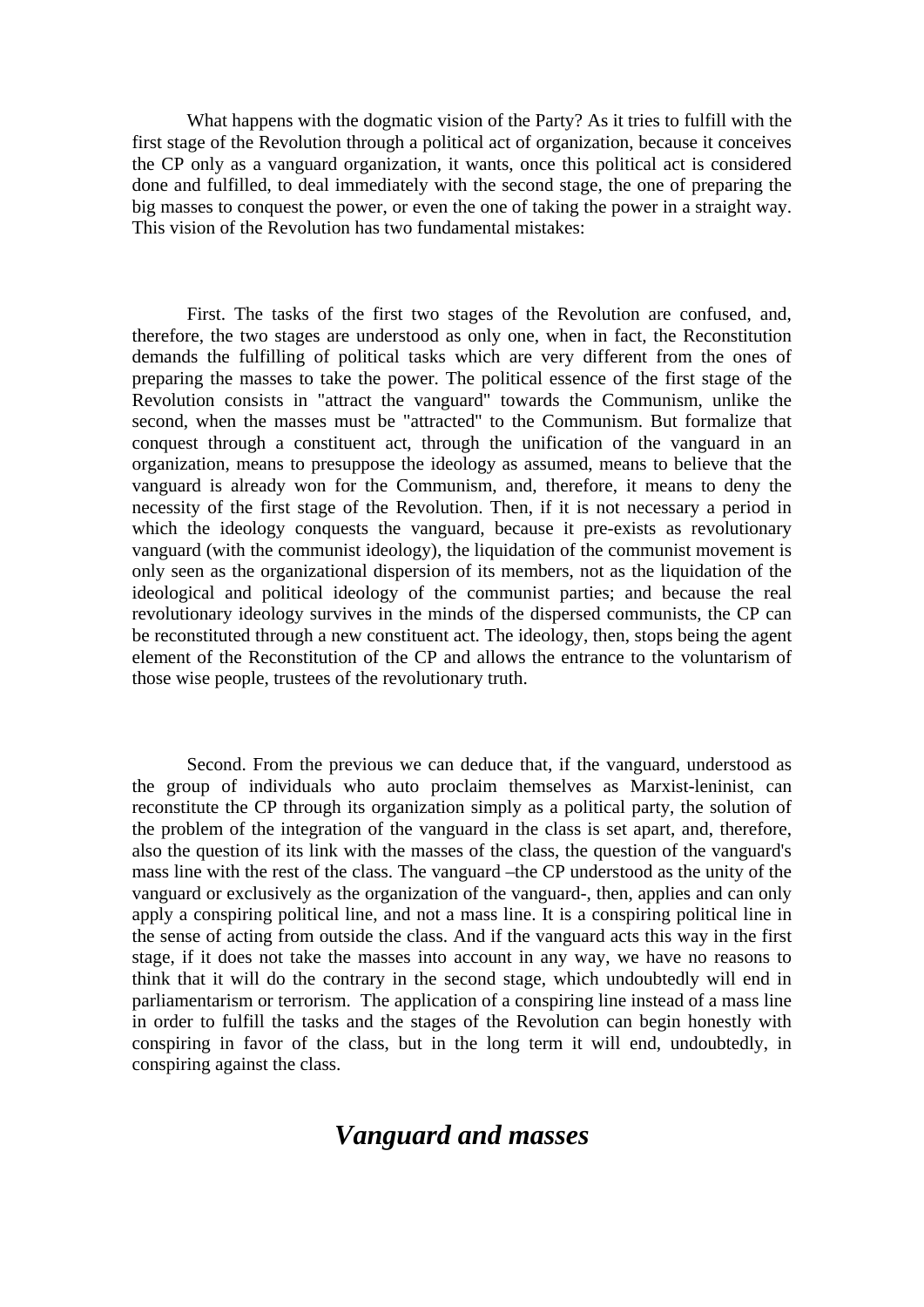As we have seen, the problem of the link or unity between the vanguard and the masses of the class - which is, in essence, the problem of the Reconstitution of the Communist Party - can not be solved presupposing the vanguard. Until this moment, we have done so because it was necessary in order to define the qualitative change of the proletarian movement once fulfilled its formation as a social class and as a political party, and to explain the new conditions in which the unity Party-Class develops; it was necessary because it had to do with making an attempt of defining the movement of the class towards the Communism, which implied that we had to begin with an existing vanguard. However, we made clear the point when we set the condition of the vanguard being part of the class, and that this fact configured the CP and, in consequence, set the historical conditions for the revolutionary movement of the Class towards the Communism.

 From the political point of view, we have defined the CP as a unity between the vanguard and the masses, as its link; and this link, as it is the concrete expression of the relation of unity between those two elements, shall become the fundamental part of the CP. This is not, therefore, only the organized vanguard, because the relation between the vanguard and the masses includes different balances, different forms of unity, depending on the different stages of the Revolution and depending on the tasks that each of them demand. *The vanguard*, therefore, *organizes in order to fulfill those political tasks*, from where we deduce that the organization is not the fundamental thing here, but the politics. And if the first political task of the Revolution is the Reconstitution of the CP, how does the vanguard organize itself to fulfill that task? Which is the content of that task? Which is the mass line that will let the vanguard be linked to the masses, and doing so, making the qualitative leap to reach the CP?

 To be able to answer this, we must define the vanguard and its defining elements in each moment; and the same goes for the concept of masses. In this sense, there are two clearly differentiated phases: when the CP exists and when it is not yet constituted. There is not need on mentioning that, when the CP exists, it is the vanguard. The problem arises when the CP does not exist.

 Our start point must be the ideology, but not as something previously defined, but as something that must be formulated and assumed before it is taken to the great number of masses of the class. The proletarian ideology, no doubt, is something that exists and, at the same time, something that is in permanent development. We can not start by thinking that the ideology is already developed at it most extent, and even less nowadays, in a moment of recoil in the World Proletarian Revolution; nor can we start by thinking that the ideology is already defined, because we have not evaluated its achievements in that first world revolutionary wave. It would be absurd trying to face the present tasks of the Revolution only from the Marxism, i.e. with the experience of the revolutionary proletariat until the  $90s$  of the  $19<sup>th</sup>$  century; it also would be absurd not taking into account the contributions to the Marxism-leninism brought mainly from the building of socialism in the USSR and China, as well as the teachings from the class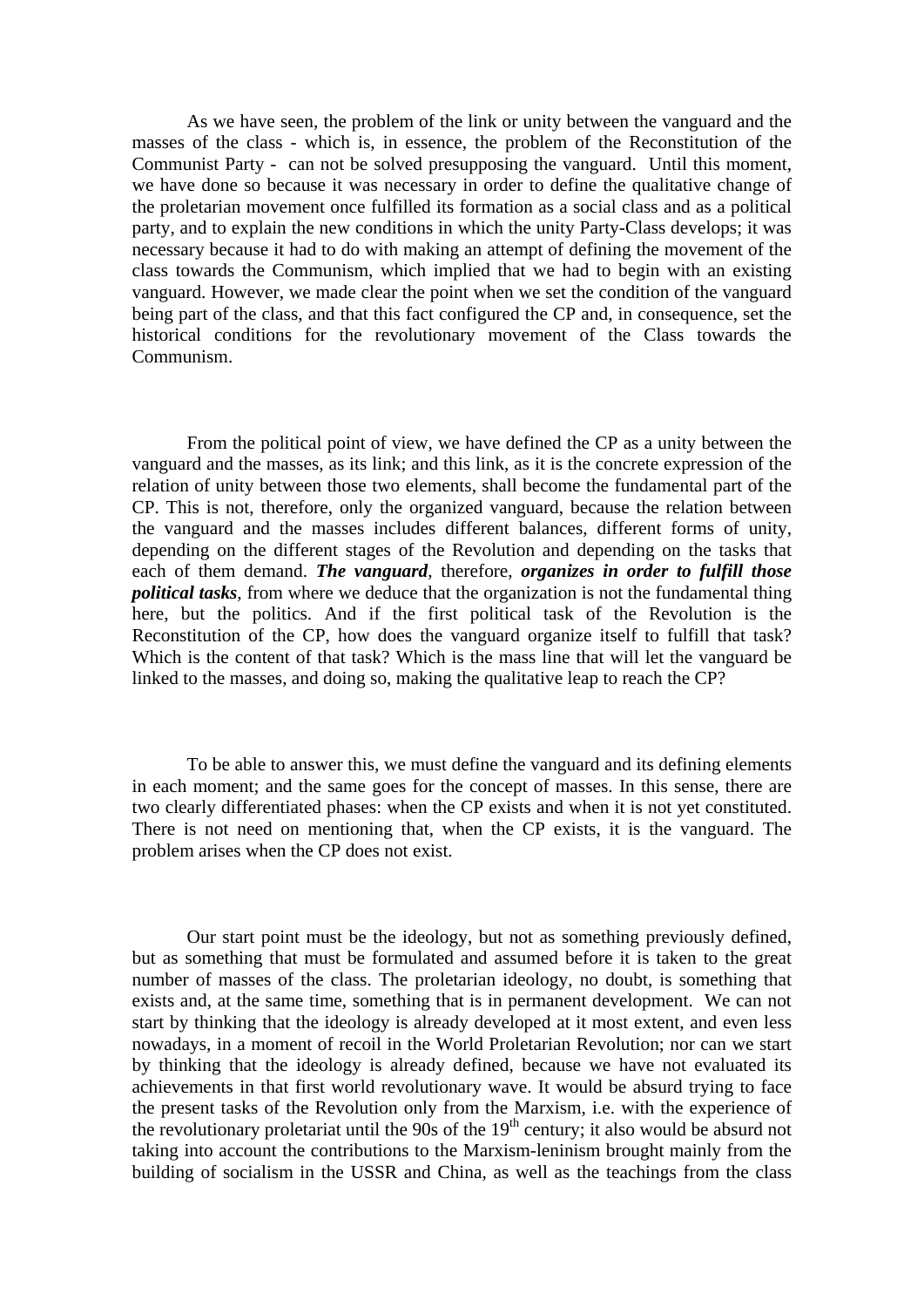struggle in socialism and the struggle between two lines within the communist parties which leaded States with Dictatorship of the Proletariat.

 The ideology is something objective: it is there in form of a set of synthesized or yet to synthesize experiences in a theoretical way. Without this previous synthesis the Reconstitution can not be tackled, because then, the ideology would not be the one directing it, but diverse interpretations of the ideology, more or less biased, or the ideology conceived in an incomplete way, which means that the fulfilling of the requirements of the Revolution would not be met.

 Having said that, who plays the role of "vanguard" and who, as a counterpart, plays the role of "masses" in the stage of the Reconstitution?; if the relation vanguardmasses defines the CP in its development, which is the nature of this relation in the stage of its formation?

 The vanguard, in the first moment, exists splitted in two poles: On one side, the most advanced and conscious members within the masses of the class, who only stand out because lead or are at the head of their economic struggles and because they are conscious of the antagonic nature of these struggles; that is to say, they do not have yet a revolutionary conscience, but they stand out from the opportunism and reconciliationism because they prove to have a consistent class conscience On the other side, there is the opposite pole: the ones who understand the necessity of providing the class with its revolutionary ideology, who organize themselves to study and assume it, and at the same time, apply it, as they keep conceiving it, among the masses

 These two opposite poles determine the nature of the vanguard-masses contradiction in the stage of the Reconstitution. In this phase, the revolutionary politics is limited exclusively to the most advanced sector of the masses, so that, following the principle which says that the ideology must be at the head of the process, the sector which sets it as the guide plays the role of vanguard at this stage, while the other, which acts as the spontaneous leader, as the loyal representant of the class "as itself", faces the first as masses. The question here is that this advanced sector, with conscience of class, but without revolutionary conscience, has to transform its ideology and has to be won for the Communism. The CP arises from the synthesis with the other advanced sector. Then a new stage will appear, in which the ideology will have to win the big masses of the class to conquest the power and found the Dictatorship of the Proletariat. In this new stage, the vanguard is the CP as a political organization and the masses are the rest of the class. The relation vanguard-masses will change, therefore, its nature, as will also do the mass line to be applied by the vanguard, adopting the form of Proletarian Unique Front.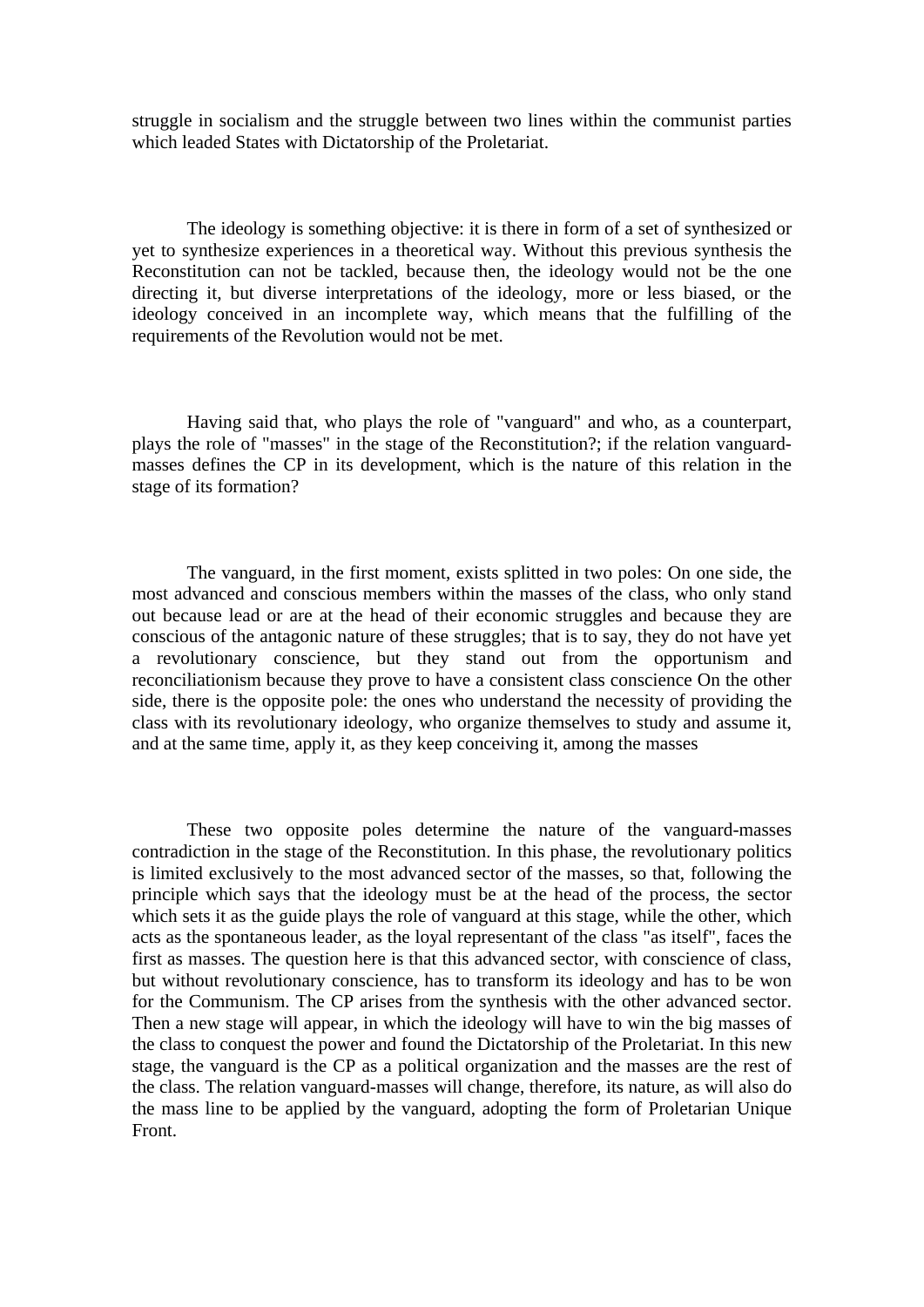In the stage of Reconstitution, the masses are not, in short, the majority of the class, their most extense and deep sectors, but their most advanced sector, for it is the exponent of the class struggle against the bourgeoisie, the struggle which the class develops as a class. In order to reconstitute the Party, the ideology, through the ones who bear it -in this case, the ones who act as vanguard- must make the masses undergo a shift in their state of consciousness. This way, the synthesis in CP is achieved, for, in one hand, the ideological vanguard becomes part of the class -and, therefore, the revolutionary ideology becomes a constituent part of the class-, and in the other hand, the most advanced sector of the masses turns its consciousness into a revolutionary one.

 The mass line of the revolutionary politics in the stage of the Reconstitution consists of focusing in that sector of the proletariat to "attract it for the Communism" and in organizing the form of making the way towards it and conquering it. The mass line for the Reconstitution implies that the ideological vanguard must know how to link to the rest of the vanguard in order to create the CP.

### *The mass line for the Reconstitution of the CP*

 The start point is the vanguard, as we have defined it here in the first stage of the Revolution, or stage of Reconstitution. Its first duty -as long as it is what defines itself as vanguard in the first moment- is the one of defend and bear the ideology. In this sense, as we have mentioned, the ideology must be apprehended in all its developments; but it must also be understood that it is not another world conception, but the most advanced world view, for it does not try to "interpret the world" in a new way, but to transform it. The ideological vanguard, then, must keep learning the principles of the ideology -otherwise, it would not make any difference with the most advanced masses of the class, and the vanguard itself would turn into mass-, but it also must keep joining these principles with the target of the revolutionary ideology, must keep translating the ideological principles into a revolutionary *Political Line*, must know to apply the premises and targets of the revolutionary practice to the practical reality of the Revolution, must know to give response to the particular tasks and practices imposed by the Revolution, must know to find the adequate strategy and tactics to reach those targets, must know to gauge the state of the necessary premises, etc.

 The political Line is the "first step for the practice" of the ideology and, in this sense, it is the first big element of the mass line of the politics of the vanguard, because it turns the real conditions in which the masses of the class generally are into a politicalrevolutionary discourse. If the member of the vanguard, when being trained and educated in the ideology, is trained a a propagandist and, as Lenin said, as a "popular tribune" to defend it, being this the base or embryo of every future politics for the masses (mass line), the Line is the first step forward for the mass line of the politics of the vanguard, for it is the best means through which the vanguard can reach the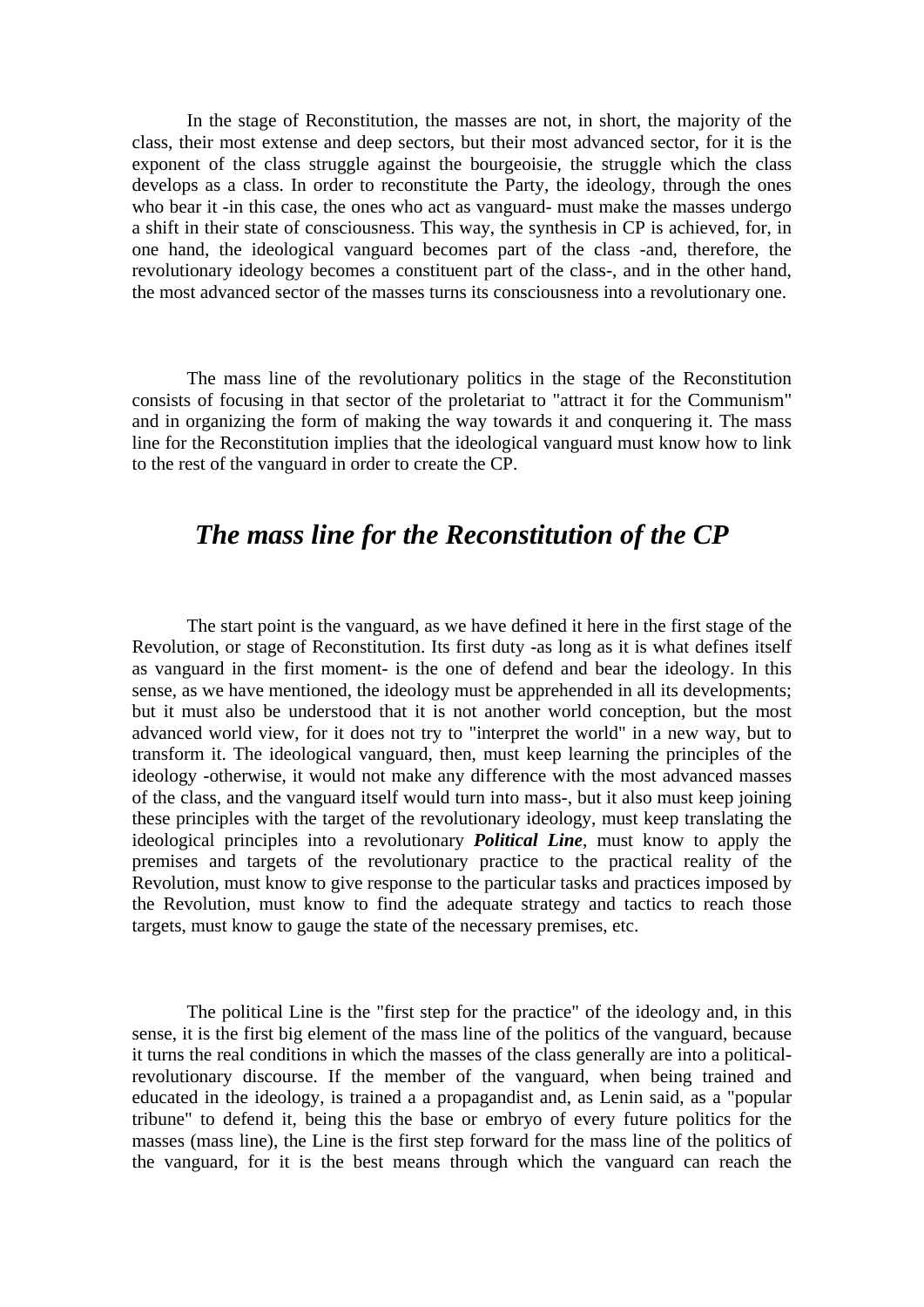advanced masses, who can see that, really, the Communism shows the deep roots of the problems which they worry about and gives a solution for them.

 But it is not yet enough. The experience of the International Communist Movement shows that to proclaim a fair politics does not suffice; it is required to be understood by the masses. In order to do so, the political Line must be translated into a *Program*, containing not only the general explanation and solution for the burning problems of the masses, but also the method and way to solve them through the Dictatorship of the Proletariat and Socialism.

 This presupposes that the vanguard has melt with the masses of the class in such a point, that it has managed to translate their immediate claims into revolutionary claims. At this moment, the revolutionary mass line reaches its maximum development in the Reconstitution; at this moment, the Reconstitution itself culminates.

 The form adopted by the Line and the Program is the one of political Thesis; but this is only its form. Its content is the mass line applied and developed by the vanguard as the fundamental unity element with the masses. In fact, the Line and the Program express two different stages in the development of the political mass line. The Line shows the first approach of the ideology to the state of the masses of the class, its diffusion as propaganda, its first contact with the advanced masses. The Program, on the other hand, means the assimilation of the Line by certain sectors of these advanced masses; it means the agitation, through them and within the big masses, directed by the vanguard; that is to say, the daily work, side by side, of the vanguard within the masses in order to finally attract its most advanced sector and translate the revolutionary ideology and politics to the needs of the masses.

 The fusion of the vanguard, understood and organized as the ideological vanguard, with the advanced masses of the class, is translated into the CP, i.e. into an organized, revolutionary movement with capacity of influencing the big masses of the class. At this point, it is open the possibility of having the whole or the majority of the masses organized in a revolutionary way and with their Party. It has come the moment of opening a new stage in the Revolution.

 The Program means the culmination of the Reconstitution because, with it, the ideology is linked to the masses in the most tight and concrete way, and because, in order to achieve it, the vanguard has had to find a language through which express the immediate claims of the masses; the vanguard has had to create solid links with them and organize these links; the vanguard has had to, in short, create the CP.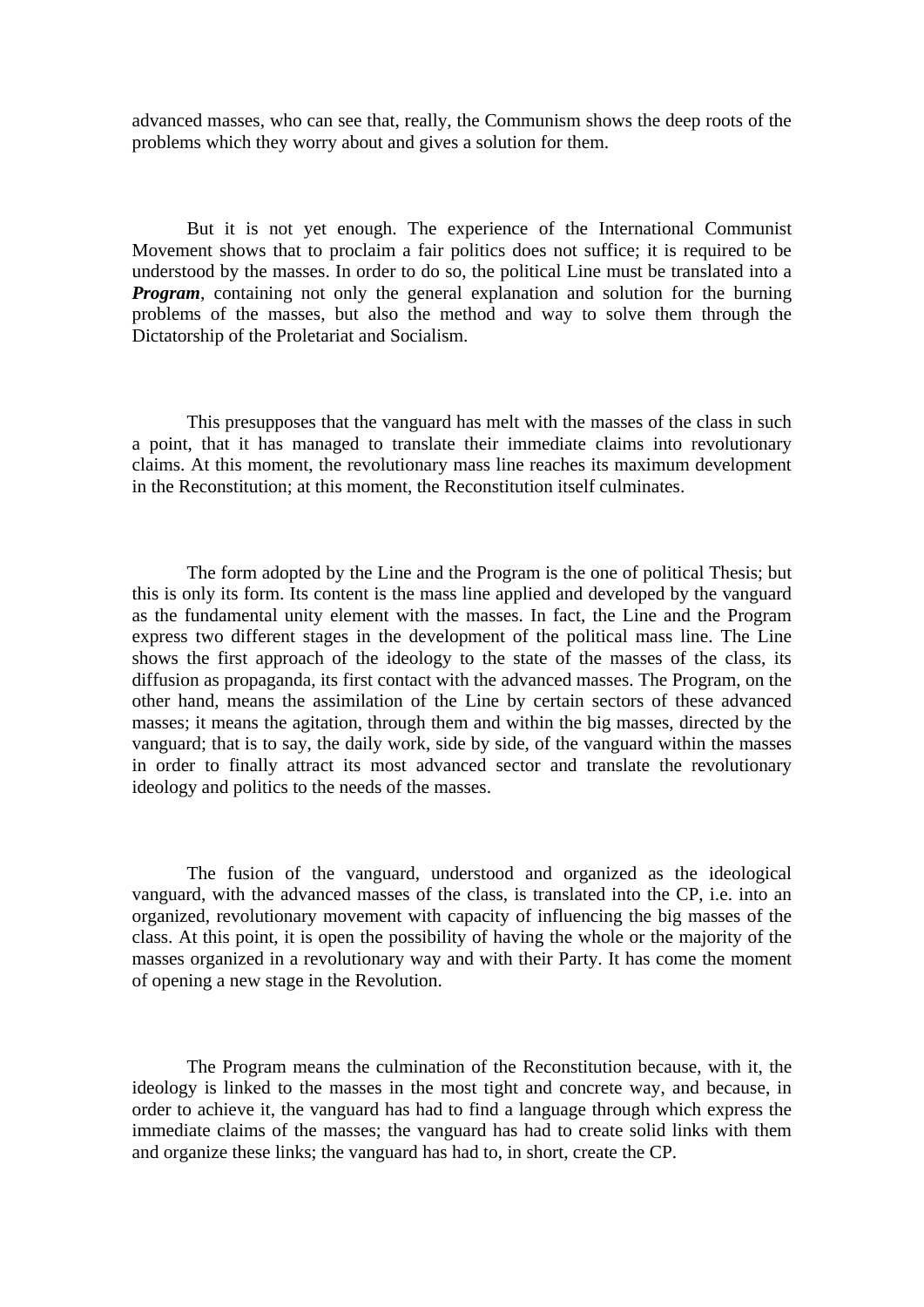The CP, reconstituted this way, exists as a unity between the vanguard and the masses of the class through the CP Program, at the political level, and as a multitude of organisms that serve as the means of transmission of the vanguard towards the masses, at the organizative level. The CP, reconstituted this way, exists as an organization able to address the masses and lead them, and, therefore, as their real vanguard. Then, the CP can undertake the task of taking the whole class towards the Communism, and can face, with safety in its success, the difficulties and obstacles that will hinder this tortuous, but necessary and unavoidable way.

## *The Thesis of Reconstitution of the CP*

 The Thesis of Reconstitution of the CP is the political answer of the revolutionary proletariat to the problem of the creation, or recovery, of the main revolutionary instrument of the worker class in the Spanish State; This answer consists of solving, theorically and politically, the nature of the objective conditions ideological, political and organizative - that may allow the existence of that party instrument. It does not have to do, therefore, with the "objective conditions" of the Revolution in its most narrow sense, that is to say, the Revolution understood as the conquer of power by the proletariat and the preparation of that conquest; it has to do with the carrying out of the most important "subjective condition" of the Revolution understood in its superior form, when the masses achieve and hold the power, i.e. the carrying out of the existence of the CP as the main "subjective" factor of that Revolution.

 In short, the Thesis of Reconstitution is part of the revolutionary process as a historical and general process, but, at the same time, it dissociate itself from the process, for the Thesis centers in one stage of it - the first stage - and solves the political tasks of that particular stage of the Revolution. It has to do, to sum up, with creating the "subjective factor" of the Revolution, understanding that this implies to study and solve objective problems -not only ideological, but also political and organizative problemsand understanding that this task already belongs to the general process of the Revolution - in its widest sense, i.e., comprehending that the Revolution is every process that begins with the task of constituting the CP and only ends with Communism-.

 In the first place, therefore, the Thesis of Reconstitution is about the minimum objective *requisites* that are to achieve in order to consider that the existence of the CP is fulfilled. Until now we have expounded the nature of these requisites.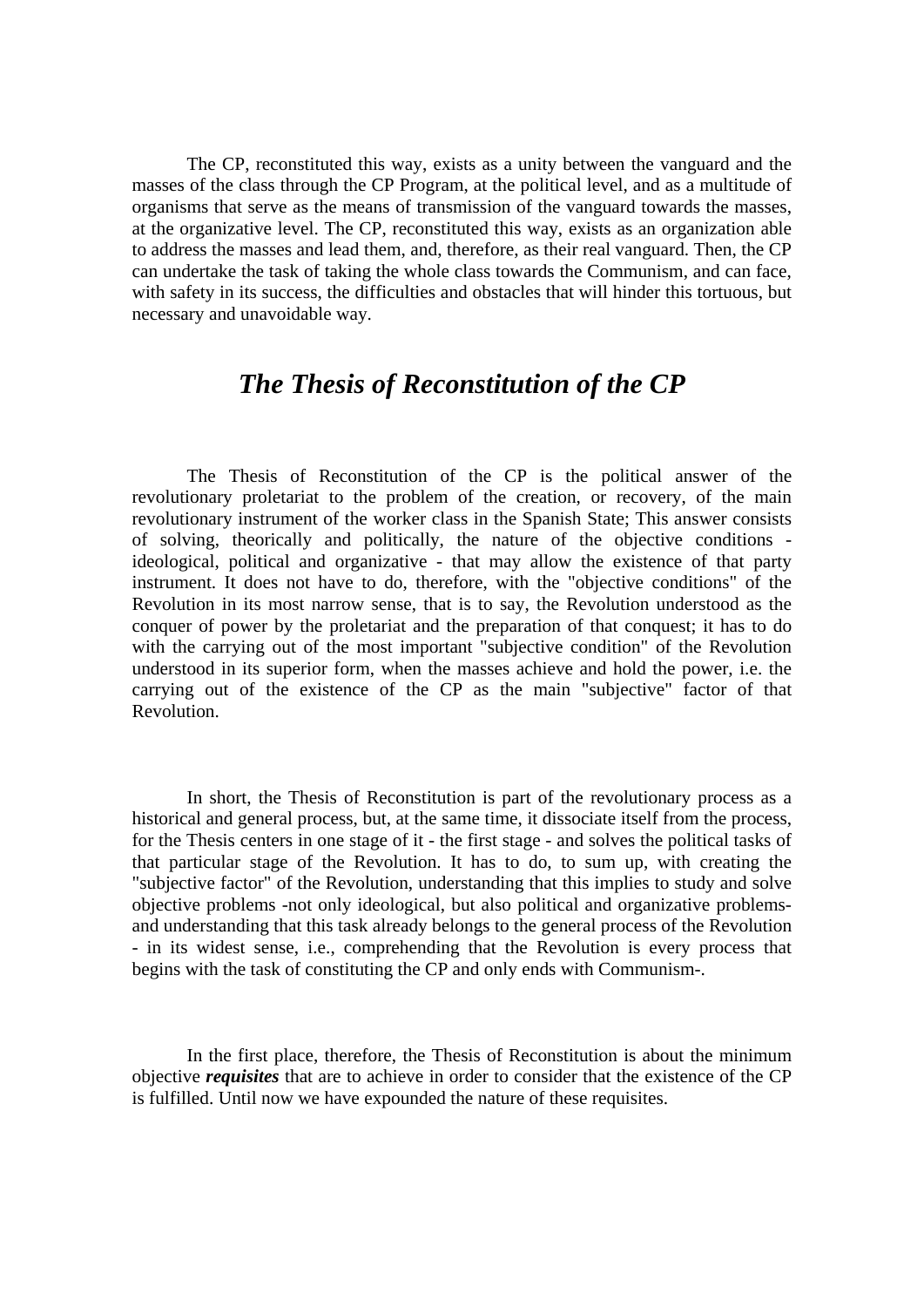In second place, the Thesis of Reconstitution is about the concrete political *conditions* that serve as a context for those requisites, which have to be fulfilled within those conditions. This means that the formulation of the Thesis of Reconstitution does not refer to the universal and absolute principles of the marxism-leninism about the Party; The Thesis tries to, starting from them, apply those principles to the historical and political concrete conditions of a given country and time. Because of that, the Thesis of Reconstitution must explore, first of all, the current state of the World Proletarian Revolution and the stage of the Revolution in which that country is as a component of that World Revolution, for it is about describing the concrete political context, at least in its general trends, in which the tasks of the Reconstitution must be established and fulfilled depending on that national and international context.

 In this sense, it is essential to mention that the World Proletarian Revolution is in a phase of circumstantial recoil, due to the end of the revolutionary cycle opened by the October Revolution and the counteroffensive started by the imperialism, taking advantage from this circumstance. The first cycle of the World Proletarian Revolution starts in 1917, with the soviet revolution in Russia. This happened after the previous stage of preparation, which begins in 1848 with the publication of the Communist Manifesto by Marx and Engels, and the role played by the French proletariat in the bourgeoisie revolution in that same year; that role is deeply important, because, for the first time in history, the worker class acts politically in an independent way. The World Proletarian Revolution takes an ascendant way with the beginning of the construction of Socialism in the USSR in the 30's decade, and the victory over fascism and the triumph of the Chinese CP in the 40s; it becomes slower between 1956 and 1976, when the USSR, with Khrushchev, becomes part of Imperialism, which is relatively compensated by a new, but brief and localized, proletarian offensive in the Chinese Cultural Revolution. Finally, the triumph of Den Xiaoping in China, and the consolidation of the bureaucratic bourgeoisie in the USSR and its revisionist influence in most of the Communist Parties of the world, indicated the descending trend and the fall or critical phase of that first revolutionary cycle from the second half of the 70s. The reestructurations that, at every level, have taken place in the 80s and beginnings of the 90s in the so-called "socialist field", do not express nothing but the final point of the cycle.

 The triumph of the bourgeoisie over the proletariat in the socialist countries has had its projection all over the world in the form of a new offensive of the capital, an offensive which is shown by the fact that a new distribution of the world has begun, which is creating the conditions for a new imperialist war, in one hand, and by the progressive loss of rights and conquests of the workers in almost every country, in the other hand.

 The Spanish State is one of those countries. Carrillo's party, which was stripped of every revolutionary content, wasted away all the chances of a revolutionary means in the so-called "democratic transition"; but, unlike the capitulating positions of the party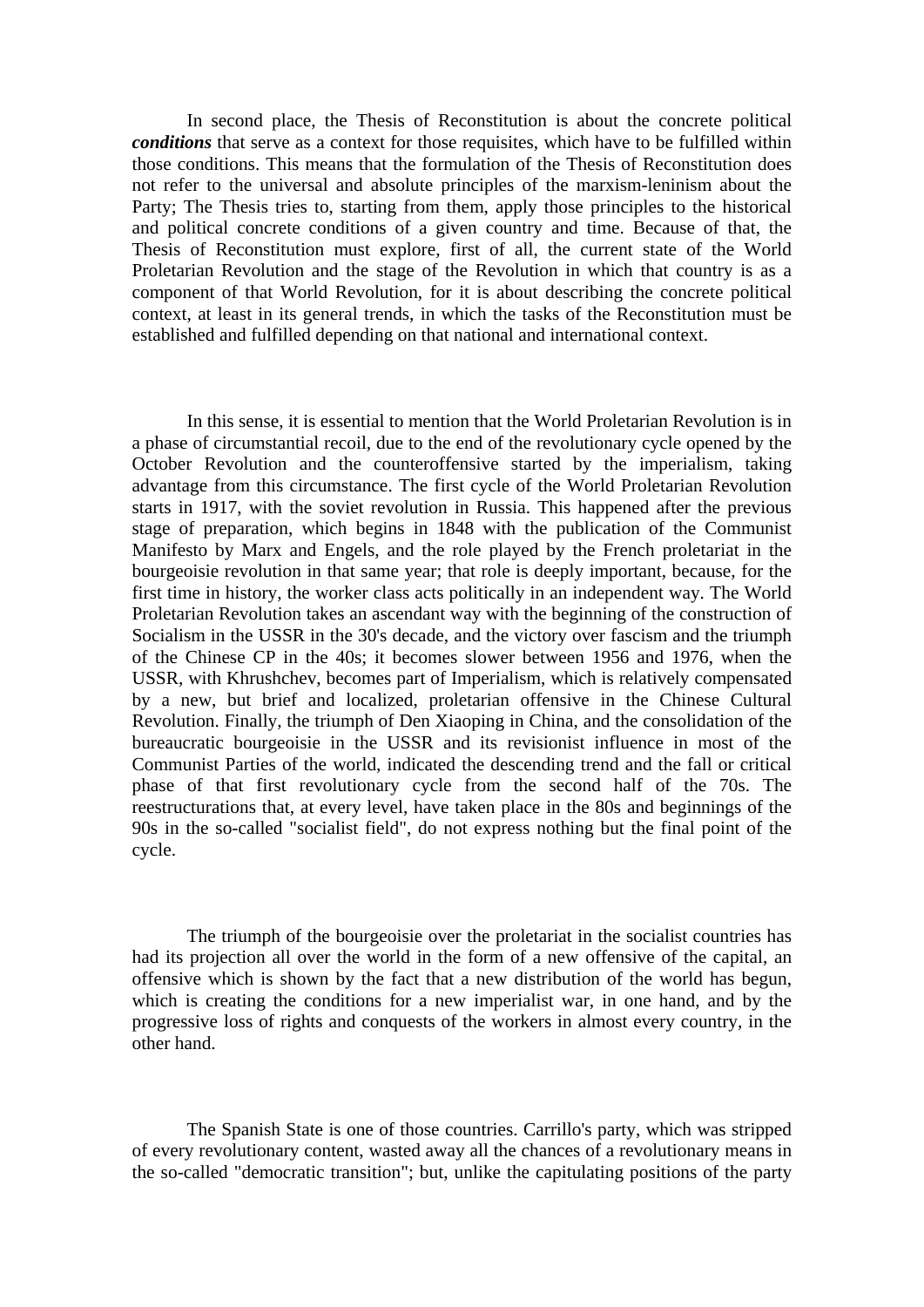which said to represent the workers, these conquered in the streets certain concessions to a bourgeoisie that knew that it had won the main battle and was willing to give in some scraps while it centered in drawing the master lines of the new political structure of its domination, on the condition that the worker class did not try to interfere in this new design. In that design, however, it was defined a structure of classist representation for the bourgeoisie. The trade unions and the worker parties had to act as the means of transmission of the bourgeoisie against the proletariat. Then, when the bourgeoisie had consolidated a new State and when the proletarian revolutionary cycle ended definitely at world level, the Spanish bourgeoisie joined the offensive of the international capital against the worker class, using the legal means of its Constitution, mainly the tradeunionist structures in force. The proletariat of the Spanish State, without a party, sold its political capacity, its right to take part as an independent class, for scraps, for partial economical and social improvements. Now, under new circumstances, the bourgeoisie, through the trade unions and the political legalism of the "left parties", denies the proletariat even the right to those scraps. The industrial restructurings, the liberalization of the job market, the policies of economical adjustments that freeze the wages, are clear signs of the impunity achieved by the bourgeoisie in its supremacy over the proletariat, with its "right" to exploit and oppress the worker class.

 The proletariat of the Spanish State is, therefore, on the defensive, and the worker movement in recoil. This is the background which the communists in the Spanish State have to work with, in order to tackle the most burning question of our Revolution, the question of the recovery of the Spanish Communist Party; and that background is the one which determines, in the first place, the conditions and, therefore, the nature, of that process of recovery of our vanguard party.

 The International Communist Movement, as a practical reality, is born with the October Revolution, with the foundation of communist parties all over the world. The foundation of these parties, which was sponsored by the CI and the Bolshevik Party, represents one of the models of party building given by history. The other model, mainly, is, precisely, the one of the Bolshevik party. About this last model, if we compare the situation of the class struggle and the worker movement in Russia at the end of the 19th century and the beginning of the 20th century with the one of the Spanish State nowadays, we can check that they are essentially different. If nowadays we see a recoil and a defensive attitude in the worker class, in Russia the worker movement was rising and the proletariat adopted a more and more offensive position each and every year. This forced Lenin and his supporters to use the tactics of the unity of action with all the marxists in order to create the proletarian party. And not only unity of political action, but even unity of organic action. No doubt, to maintain dogmatic attitudes would have been a political suicide, which would have only ended in isolationism, and would have allowed the movement to overcome the proletarian vanguard.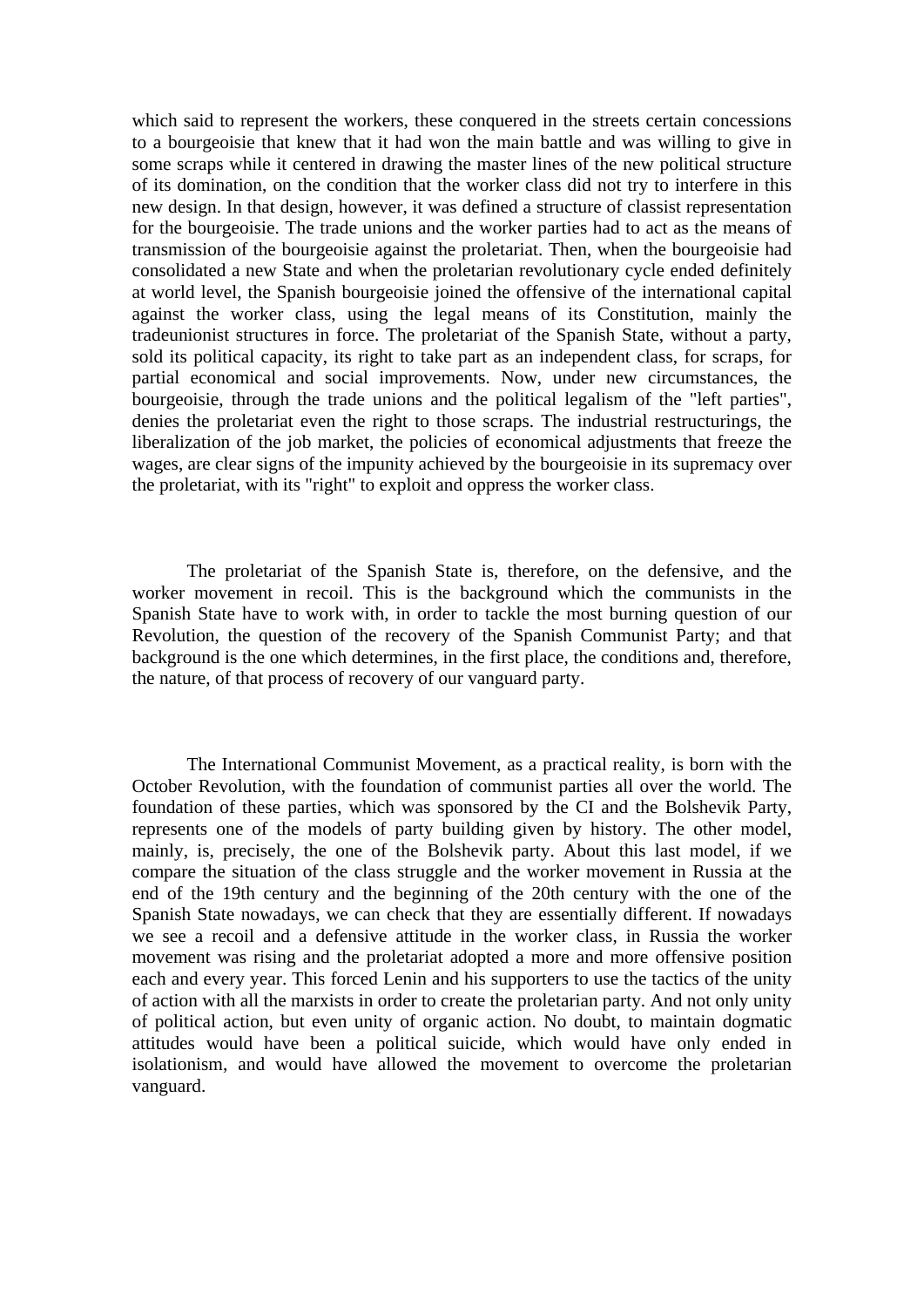The specific necessities of the proletarian movement in Russia were another of the peculiarities of the RSDLP foundation that explain the tactic of constitution of the Russian vanguard proletarian organization. We have already seen that one of the first tasks that must be tackled and fulfilled by the proletariat is the one of becoming a class through the unity of all its struggles at the national level, and we've also seen that the organic form which adopts the foundation as a class is shown by the national trade unions or the worker parties. In Russia, at the end of the 19th century and the beginning of the 20th century, this task was not yet fulfilled, which implied that, because the development of capitalism at world level and particularly in Russia had reached its monopolist or imperialist stage - a stage that demands the organization of the revolutionary party of the proletarian vanguard - the foundation tasks of the Russian worker party are interconnected in a peculiar and original way with the ones of the foundation of this vanguard party. This also explains the richness of the debates within the Russian marxist movement of that time, the nature of two-line struggle inside the movement, and also the fact of Russia being the native land of the development of marxism, the native land of leninism, because in this country the revolutionary theory found the spot of the Revolution and found the answers to its future development. However, this also explains, to a great extent, the tactic adopted by the revolutionary vanguard to found the party of a new type, a tactic which remained on the unity of action of the marxists to create the worker party as the base to found the vanguard party. This experience, on the other hand, was subsequently translated to the rest of the countries for the foundation of the Communist Parties in form of a split of the worker parties' left wing as the first step for their foundation.

 All this explains *the form* which adopted the foundation of the Bolshevik Party. But, this way, it is necessary to get to the bottom, to *the essence* of the process. That is why we consider that the correct is to understand the essence of the Party foundation process and to find the appropriate political form for the concrete conditions in which the vanguard moves; that is why we consider that the historical ways can not be copied without taking into account the context in which those were given and without paying any attention to its real political background, exactly as the ones proclaiming the "communist unity" or the ones for the thesis of reconstruction of the CP do; that is why we consider that the future political party of a new type of the proletariat in the Spanish State can only be achieved by tackling the problem that poses its recovery in terms of Reconstitution, because the Thesis of Reconstitution pays attention, primarily, to the nature of the creation process of the Party, to the political essence of that process, and after that, looks for the way of politically shaping that process depending on the concrete objective conditions.

 The Reconstitution of the SCP, therefore, can not be achieved by following, one by one, the steps given by the Bolsheviks; nor can it be achieved by following the model of the first foundation of the SCP, in 1920. In that year, every worker could clearly see the failure of the social democracy, the soviet Revolution had succeeded and the world proletarian movement had created the Communist International. That is to say, the World Proletarian Revolution started an ascendant movement. This, along with the maturity of the proletariat in the Spanish State, which had been shaped as a class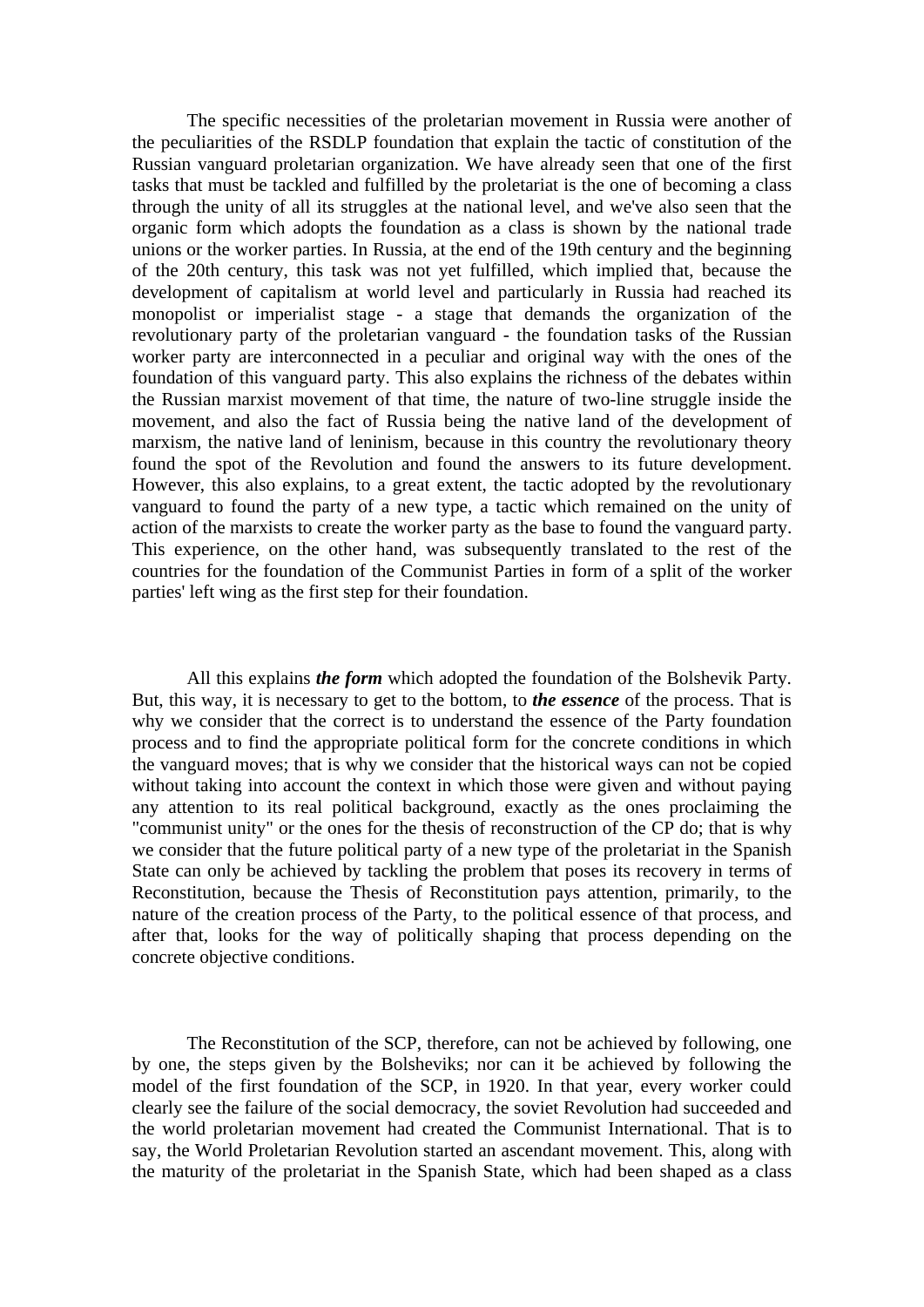during half a century of struggles, allowed the CP to be created through a split and a constituent act or congress. But nowadays, neither the World Proletarian Revolution is in an offensive act, as it was above stated, nor is there a CI that can sponsor, endorse or guide a SCP that could be founded in a "unity of all the marxist-leninists" congress.

 In general terms, the vision of the recovery of the CP from the perspective of the "unity of the communists" or the Party "Reconstruction" is a dogmatic one, for it only takes into account the form of the historical models of foundation, without paying attention to its requisites or the external political conditions which permitted those experiences. This dogmatic vision is a product of the mechanical extrapolation, without any criticism, of the 3rd International thesis and their application, outside any time and place, to any political situation and independently from any historical circumstance. The thesis of the CI related to the party foundation are the synthesis of the Soviet Revolution experience and, though they are pretty much general laws, they also contribute a lot from the elements related to a time, elements that we can not introduce in those laws, which can not prevent us from being able to penetrate the essence of the processes of foundation of the Communist Parties in the first half of the century, independently from the historical circumstances surrounding them, in order to apply, coherently and correctly, those laws to the conditions in which the class struggle of the proletariat is currently developing.

 It is about overcoming a static and absolute conception about the organization of the Party and understanding that its development is a permanent process, a process both for its Constitution or Reconstitution and for its subsequent edification once reconstituted; it also deals with the fact that the Party is not created from an intellectual construction predefined: it is the organization of the vanguard for the fulfilling of the political tasks that the Revolution demands in its different stages, following the general ideological principles that the marxism-leninism has established for the creation of the proletarian party of a new type.

 If we pay attention to what we have stated so far, and we compare it with the plans of those who reject the Thesis of Reconstitution, we can not only check that they do not understand it, but also that they are guided by models and methods of party foundation that correspond to conditions of national and international class struggles that are not the current ones, and, therefore, they deny themselves the opportunity of understanding the meaning of the Reconstitution. For example - and this is deeply important -, they presuppose the ideological guide. They do not realize that, in 1920, the CI played the role of the organic trustee of the ideology and political orientation, and that meant that the foundation of the national parties didn't have to demand this requisite at the local level as a sine qua non condition, for its relative absence could be replaced by the CI. They do not see either that, in 1903, when the first revolutionary marxist party was created, the question of the ideology and the political maturity was relatively guaranteed by 10 years of political experience of the Russian marxists and by the deep knowledge of the doctrine by the founders of the RSDLP; most of them were eminent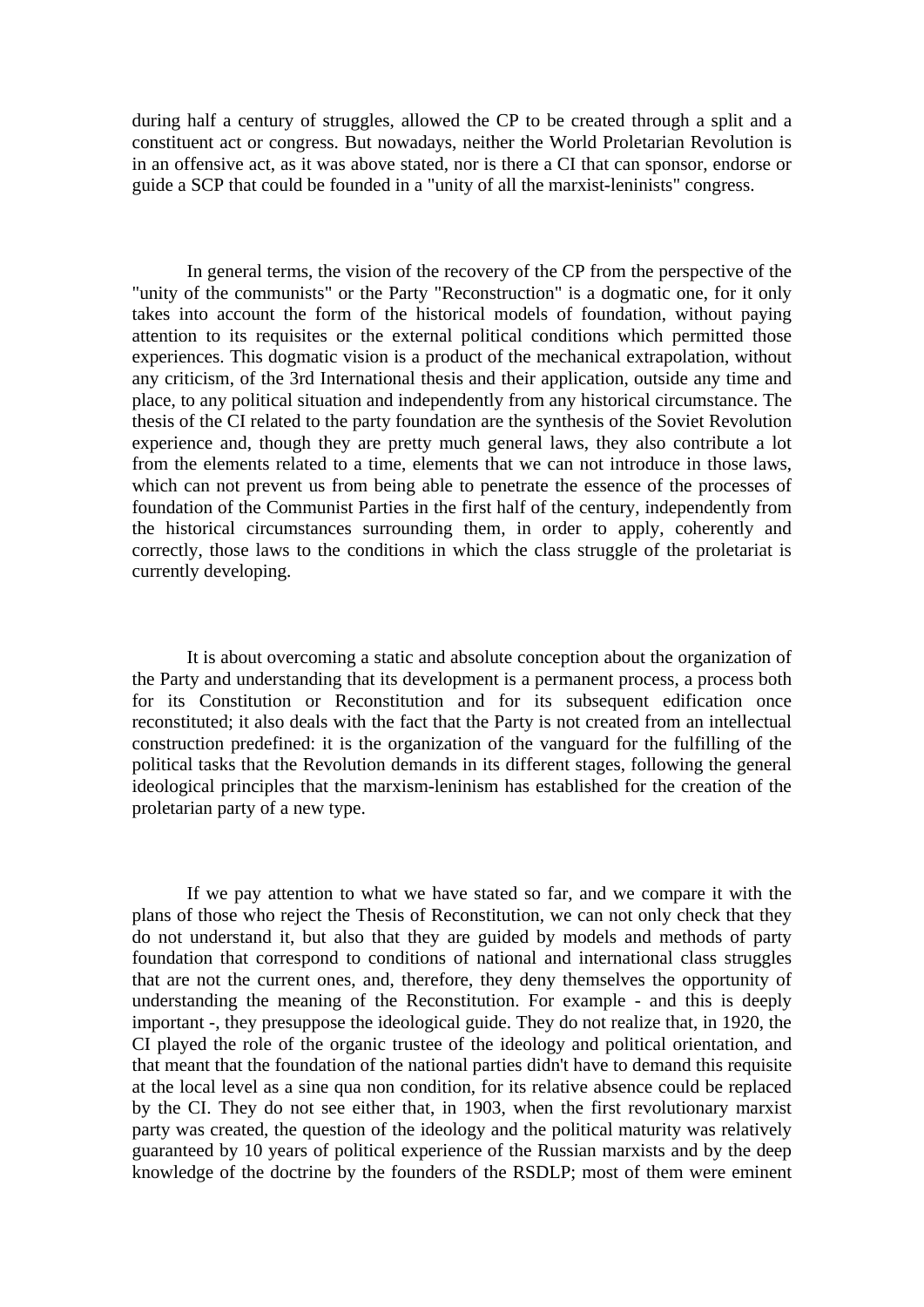intellectuals who had spent many years of their lives studying the works by Marx and Engels. They do not see, therefore, that a marxist-leninist party can not be created without the base of the marxist-leninist ideology; they do not see that, nowadays, there is not any acknowledged trustee of this theory that can endorse the creation of Communist Parties. They do not either see that the current revolutionary vanguard is composed of workers that, although are sincerely determined communists, have not acquired, on the whole, a deep knowledge of the scientific theory of socialism, and most of them have not updated the latest developments of that theory after the Lenin and Stalin times. The CP must be founded from the ideology and, in order to do so, the ideology must guide our whole work of Reconstitution. Presuppose that the marxismleninism is defined to its most extents does not suffice, as those who talk about "unity" or "reconstruction" do, because, at the present, there is not any clear ideologicalpolitical reference that could be used the same way the Russian marxists at the beginning of the 20th century or the communists in the Spanish State in 1920 did. Therefore, the first requisite for the Reconstitution, in the current conditions of the international and national class struggle, consists of recovering and reassuming the revolutionary ideology, formulating and defining it once again up to the full synthesizing of all its progresses. We must emulate the Bolsheviks and the fathers of the Communism of the Spanish State and fulfill the same requisites which permitted them to initiate the way of the international and national communist movement, but we can not copy the forms in a mechanical way, only its deep meaning and its real revolutionary spirit.

 On the other side, the frame of mind of the masses - from the end of the 19th century in Russia, and from 1918 in almost the whole Europe, as a consequence of the October Revolution and the social crisis caused by the war -, which was in commotion and in a rising agitation, created a suitable breeding ground for the mass work of the vanguard, what made the vanguard able to give the masses a not necessarily very elaborated program (most of the time basic political thesis) and address them in an agitative way with the hope of obtaining results. Nowadays, on the contrary, the symbiosis between the communist program and the masses can not be done in a so direct way, for the frame of mind of the masses is not so inclined to the revolutionary agitation; quite the contrary, they are more inclined to postration and calm and a horrifying conservatism. The communist program, in these conditions, must work immediately, must get ahead, step by step, approaching first the most advanced elements of the masses, and, after and through them, the rest of the class. Those who believe that the foundation consists only of a willing act of organization and, once done so, the masses will have their heart and understanding fully open to the direction and the program of the communist vanguard, are making the serious mistake of not understanding what is all about: activate the revolutionary movement that, some decades ago, was almost presupposed to be able to follow the action of the vanguard; they are making the mistake of not seeing that this movement is the product and can only be the product of a mass program of the vanguard (mass line) and that this movement can only be understood as CP, as the previous condition to its *transmission* to the rest of the class (Proletarian Revolution)